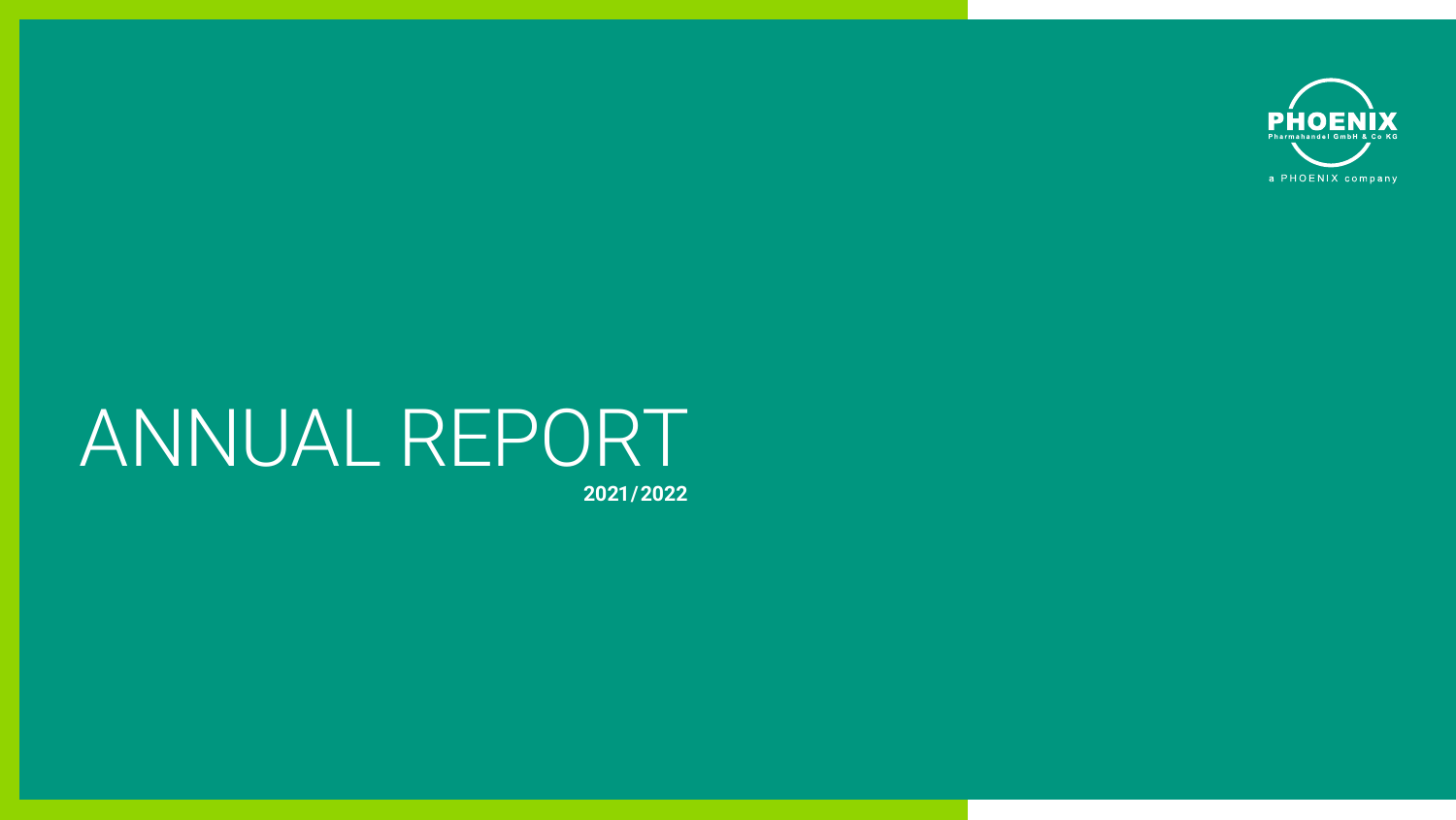# CONTENTS **2 Group [management](#page-2-0) report**

# $\equiv$   $\ll$  0

- [3 Fundamental](#page-3-0) information about the group
- [7 Economic](#page-7-0) report
- 15 Risk and [opportunity](#page-15-0) report
- [18 Forecast](#page-18-0)

#### **19 Extract from the [consolidated](#page-19-0) financial statements**

- 20 Consolidated income statement
- 20 Consolidated statement of comprehensive income
- 21 Consolidated statement of financial position
- 22 Consolidated statement of cash flows
- 23 Consolidated statement of changes in equity

#### **24 Further [information](#page-24-0)**

[24 Financial](#page-24-0) calendar 2022/Imprint

This interactive PDF is optimised for use with Adobe Acrobat. Linked tables of contents ensure easy navigation. In addition, the following function buttons can be used:

- $\equiv$  Main table of contents
- Last page viewed
- Q Search
- Previous page
- Next page
- վայ Interactive element
- Page reference
- 喦 Excel table for download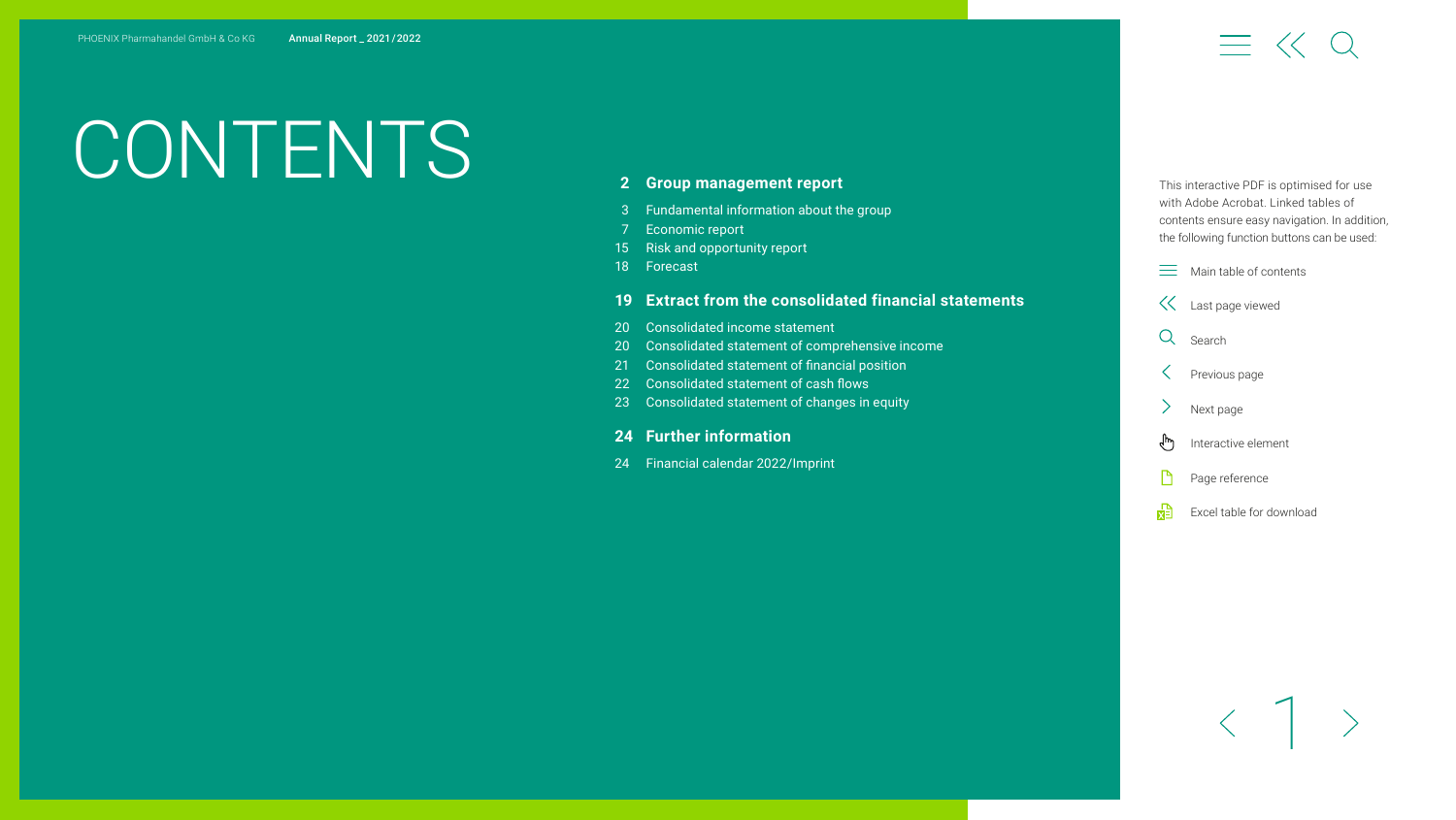# <span id="page-2-0"></span>GROUP MANAGEMENT REPORT **2021 / 2022**

# $\equiv$   $\ll$  Q

#### Group management report

#### [Fundamental information about the group](#page-3-0) PHOENIX [Strategy and group management](#page-5-0) [Processes and organisation](#page-6-0)

#### [Economic report](#page-7-0)

[Economic environment](#page-7-0)  [Business development at a glance](#page-8-0) [Financial performance](#page-9-0) [Assets and liabilities](#page-11-0) [Financial position](#page-12-0) [Employees](#page-13-0)

#### [Risk and opportunity report](#page-15-0)

[Risk management](#page-15-0) Risks **[Opportunities](#page-17-0)** [Management Board's overall assessment](#page-17-0)  of the risks and opportunities

#### [Forecast](#page-18-0)

[Future economic environment](#page-18-0) [Future development of PHOENIX](#page-18-0) [Management Board's assessment](#page-18-0)  of the group's future position

[Extract from the consolidated](#page-19-0)  financial statements

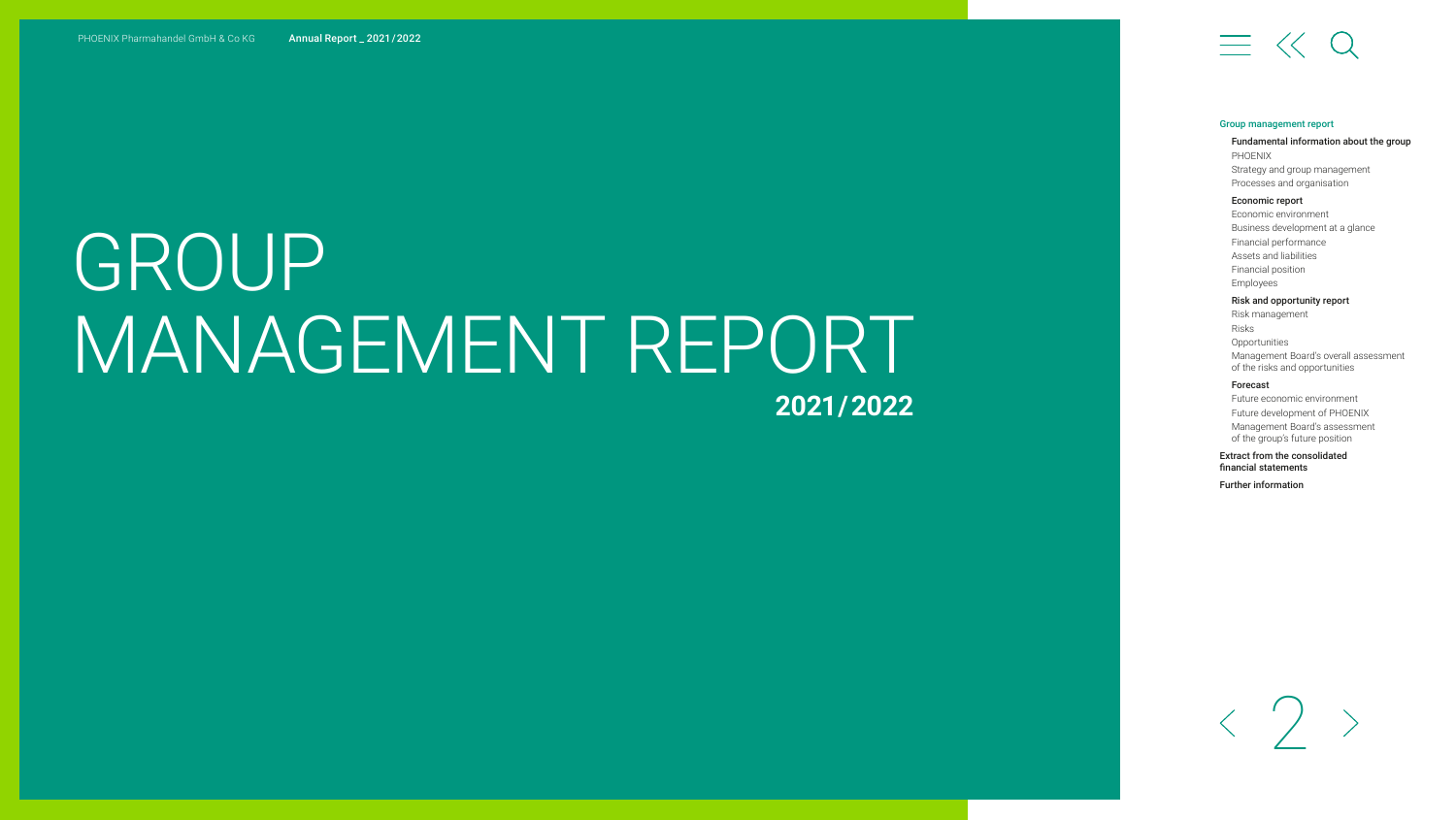## <span id="page-3-0"></span>**FUNDAMENTAL INFORMATION ABOUT THE GROUP**

- \_ Leading European pharmaceutical wholesaler and pharmacy operator
- \_ Integrated business model sets us apart from the competition
- \_ Focus on market leadership, customer satisfaction and efficiency \_ Gradual build-up of digital expertise

#### **PHOENIX**

#### **Leading European healthcare provider**

PHOENIX, with headquarters in Mannheim, Germany, is a leading European healthcare provider with around 40,000 employees and is one of the largest family businesses in both Germany and Europe. Its core business is pharmaceutical wholesale and pharmacy retail. Subsidiaries also operate in related business areas, whose activities include services for the pharmaceutical industry, pharmacy goods management systems for pharmacies and logistics solutions. PHOENIX aims to be the best integrated healthcare provider wherever it operates.

#### **NET TURNOVER PER REGION**



PHOENIX was active in 26 European countries in fiscal year 2021/22 and therefore has a very diversified geographic portfolio. At the end of the reporting year, the company operated 158 sites in the business areas of pharmaceutical wholesale and pre-wholesale.

In pharmaceutical wholesale, PHOENIX is number one in 13 countries. The company currently has more than 2,800 of its own pharmacies – around 1,500 of which operate under the BENU brand – in 14 European countries and is thus Europe's leading pharmacy operator. In pharmacy retail, it mainly operates in the following countries: Czech Republic, Hungary, Latvia, Lithuania, Montenegro, Netherlands, Norway, Romania, Serbia, Slovakia, Switzerland and the UK. At present, we already have a strong proximity to customers thanks to the more than 170 million customer contacts in our own pharmacies as well as more than 70,000 pharmacies that we supply. In addition to wholesale and retail, we offer our competencies to the pharmaceutical industry as a service provider.

#### **Our corporate mission statement defines our values**

Our corporate mission statement plays a key role in our day-to-day actions. It makes the PHOENIX corporate philosophy and its vision, mission, strategy and values transparent. As a family business, we take decisions independently and pursue a long-term strategy. Our mission, "We deliver health", can only be achieved with motivated and loyal employees. Therefore, our colleagues and their motivation are always a priority.

#### **Differentiation from the competition**

PHOENIX sets itself apart in the marketplace using the following competitive advantages:

- \_ Unique geographical coverage thanks to our presence in 26 European countries.
- \_ Our integrated range of services in wholesale and retail in 14 European countries.
- \_ Our pharmacy brands spread across all of Europe: BENU in 9 countries, Apotek 1 in Norway, Rowlands Pharmacy in the UK and Help Net in Romania.
- \_ A pharmacy network with around 13,000 pharmacies in PHOENIX's cooperation and partnership programmes. The PHOENIX Pharmacy Partnership acts as a Europe-wide umbrella for the 13 cooperation programmes in 16 countries.
- \_ The "All-in-One" service brand, under which we bundle our services for the pharmaceutical industry.

#### [Group management report](#page-2-0)

#### Fundamental information about the group PHOENIX

[Strategy and group management](#page-5-0) [Processes and organisation](#page-6-0)

#### [Economic report](#page-7-0)

[Economic environment](#page-7-0)  [Business development at a glance](#page-8-0) [Financial performance](#page-9-0) [Assets and liabilities](#page-11-0) [Financial position](#page-12-0) [Employees](#page-13-0)

#### [Risk and opportunity report](#page-15-0)

[Risk management](#page-15-0) Risks **[Opportunities](#page-17-0)** [Management Board's overall assessment](#page-17-0)  of the risks and opportunities

#### [Forecast](#page-18-0)

[Future economic environment](#page-18-0) [Future development of PHOENIX](#page-18-0) [Management Board's assessment](#page-18-0)  of the group's future position

#### [Extract from the consolidated](#page-19-0)  financial statements

3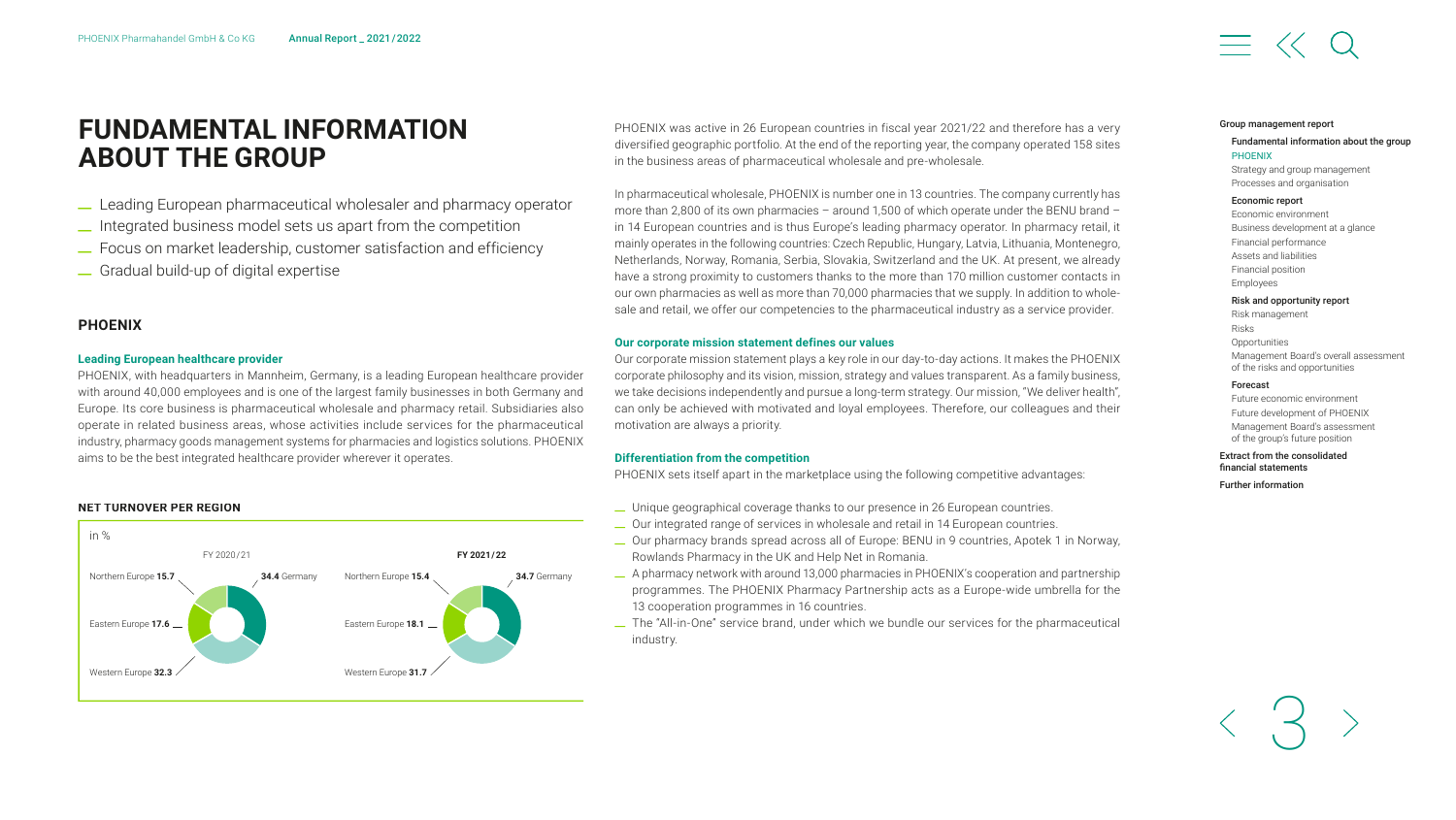





#### [Group management report](#page-2-0)

#### [Fundamental information about the group](#page-3-0) PHOENIX

[Strategy and group management](#page-5-0) [Processes and organisation](#page-6-0)

#### [Economic report](#page-7-0)

[Economic environment](#page-7-0)  [Business development at a glance](#page-8-0) [Financial performance](#page-9-0) [Assets and liabilities](#page-11-0) [Financial position](#page-12-0) [Employees](#page-13-0)

#### [Risk and opportunity report](#page-15-0)

[Risk management](#page-15-0) Risks [Opportunities](#page-17-0) [Management Board's overall assessment](#page-17-0)  of the risks and opportunities

#### [Forecast](#page-18-0)

[Future economic environment](#page-18-0) [Future development of PHOENIX](#page-18-0) [Management Board's assessment](#page-18-0)  of the group's future position

[Extract from the consolidated](#page-19-0)  financial statements

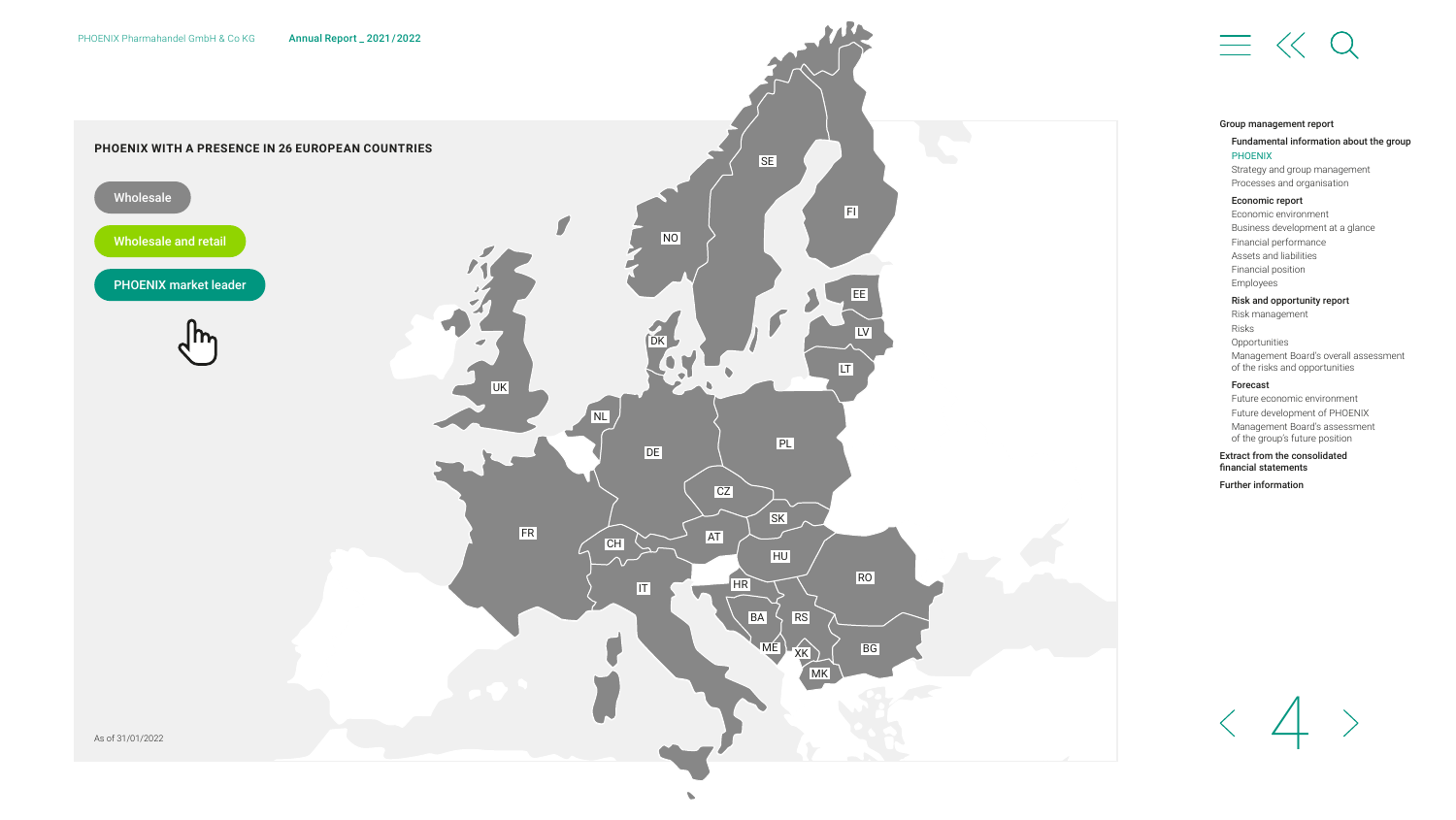#### <span id="page-5-0"></span>**STRATEGY AND GROUP MANAGEMENT**

#### **Consistent pursuit of the strategic agenda**

PHOENIX's overarching goal is to create sustainable value through a corporate culture geared to customers, high cost efficiency and profit-oriented growth. We therefore give top priority to market leadership, customer satisfaction and efficiency.

Our activities as a company are guided by the strategic agenda WINGS, which we launched in fiscal year 2020/21. It will help us to continue to grow profitably in the future and further expand our leading position in the market. WINGS sets three main strategic priorities:

- 1. We want to improve our operational excellence. The reliable and high-quality supply of medicines and health products to our customers is the basis for our success. Among other things, this is why we launched a new initiative targeted at optimising warehousing structures and stock levels.
- 2. We want to put our customers even more at the centre of our activities. For example, this means that we promote the entrepreneurial spirit in our organisation so that we are able to offer new services and products to our customers from the pharmaceutical industry.
- 3. We also want to take advantage of the opportunities provided to us by digitalisation. We want to discover trends at an early stage and actively drive forward innovations in the healthcare sector.

We made important progress on all three pillars of our strategic agenda during the past year. With regard to "Operational Excellence", we advanced the PHOENIX Production System (PPS), which bundles all of our experience in the area of operations and logistics. By continuously optimising our logistics network and warehousing activities, we were able to reduce our net working capital at the group level by about three days. [More information can be found under "Processes and](#page-6-0)  organisation" on  $\Box$  p. 6.

We are also expanding our range of own brands, and we are developing high-quality products, in different segments, including in the food supplements, medical products and diagnostics segments. With regard to our partnership with an international pharmaceutical company, we have expanded our collaboration and taken on the exclusive distribution of a significant part of the product portfolio for twelve countries in Central and Eastern Europe.

In the area of digitalisation, we are focusing on the ongoing development of our online services for customers. With "gesund.de" in Germany and "Hey Pharmacist" in the UK, among other things, we are concentrating on developing health platforms – and apps that combine the benefits of both online and offline services for customers. [More information can be found under "Processes and](#page-6-0)  organisation" on  $\Box$  p. 6.

Another pillar of our strategy is to grow both organically and through targeted acquisitions. We also want to expand our position in the areas pharmacy retail and pharmaceutical wholesale as well as our services and products for the pharmaceutical industry. Another focus is on investments in infrastructure and automation in order to further increase our efficiency and productivity. More information can be found under "Business development at a glance" on  $\Box$  p. 8.

In pharmaceutical wholesale, PHOENIX has customer relations with over 70,000 pharmacy customers, of which many are part of our pharmacy cooperation programmes. We offer franchise systems for independent pharmacies in some countries. PHOENIX's network of around 13,000 independent pharmacies in its cooperation and partner programmes is the largest of its kind in Europe. The PHOENIX Pharmacy Partnership acts as a Europe-wide umbrella for PHOENIX's 13 pharmacy cooperation programmes in 16 different countries. We want to further expand and purposefully strengthen the pharmacy retail business. With PXG Pharma GmbH, we have a vehicle for the ongoing development of our trade activities with our own brands such as LIVSANE. As a subsidiary of the PHOENIX group, it is responsible for central product development and sales as well as procurement terms and conditions and product quality, and works to continuously expand its range of products. The LIVSANE business is also to be expanded in the years ahead, partly by means of third-party business, which is now up and running, and partly by adding medicines to its portfolio as well as by introducing the brand in more countries. More than 450 product variations are currently sold in around 12,000 pharmacies in 14 European countries.

Furthermore, we offer the pharmaceutical industry comprehensive services along the entire pharmaceutical supply chain with our "All-in-One" service brand. The portfolio comprises logistics solutions in "Healthcare Logistics" with hubs across Europe, as well as awareness and digital B2C campaigns via the pharmacy channel. Together with its industry partners, PHOENIX analyses demand and develops tailored solutions – at a local, regional or European level.

#### [Group management report](#page-2-0)

#### [Fundamental information about the group](#page-3-0) PHOENIX

#### Strategy and group management [Processes and organisation](#page-6-0)

#### [Economic report](#page-7-0)

[Economic environment](#page-7-0)  [Business development at a glance](#page-8-0) [Financial performance](#page-9-0) [Assets and liabilities](#page-11-0) [Financial position](#page-12-0) [Employees](#page-13-0) [Risk and opportunity report](#page-15-0)

[Risk management](#page-15-0) Risks **[Opportunities](#page-17-0)** [Management Board's overall assessment](#page-17-0)  of the risks and opportunities

#### [Forecast](#page-18-0)

[Future economic environment](#page-18-0) [Future development of PHOENIX](#page-18-0) [Management Board's assessment](#page-18-0)  of the group's future position

[Extract from the consolidated](#page-19-0)  financial statements

5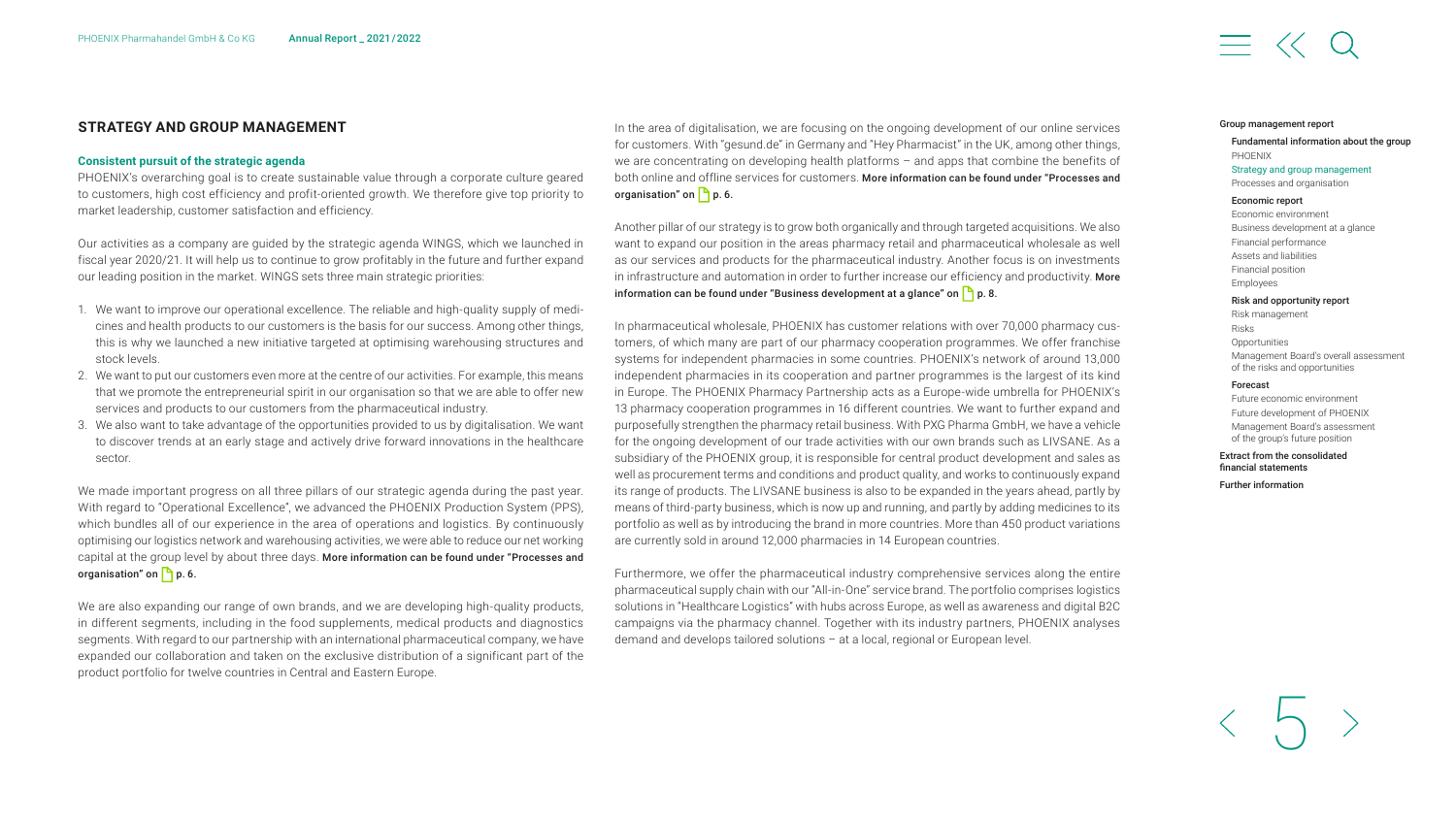#### <span id="page-6-0"></span>**Using key financial indicators in management**

The corporate management is primarily based on the key financial indicators of the income statement and the statement of financial position. The key figures in the income statement are revenue and profit before tax, in the statement of financial position it is the equity ratio.

#### **PROCESSES AND ORGANISATION**

#### **Permanent optimisation**

By continuously reviewing our processes and structures, we are able to secure PHOENIX's efficiency and flexibility to act, and respond at short notice to changes in the market.

We safeguard our market leadership by optimising and harmonising processes and structures in Germany and Europe-wide on an ongoing basis. In the UK, for example, we aim to further grow in the hospital supply sector, among others, and expand our pharmacy cooperation Numark. Our important services include the MediPac "Hub & Spoke" solution in Runcorn, UK, which gives pharmacies time to provide more services for their patients and reduces the costs for PHOENIX. This is supported by the National Health Service. We have also introduced the "PilPouch" – an innovative medication dosage system for customers of Rowlands pharmacies. We offer other innovations in the field of patient services and infrastructure, such as "PharmaSelf24". This is an automated dispensing system that allows patients to collect their medicines at any time of day.

We are also continuing to work on initiatives to optimise the operational processes of our logistics network: At the beginning of the past fiscal year, on 1 February 2021, our established initiatives such as Warehouse Excellence were incorporated into the wide-ranging PHOENIX Production System (PPS), which bundles our cross-border experience in the key operating areas of infrastructure planning, process optimisation in the distribution centres, inventory management and transportation. The PPS is a living concept that grows through ideas and the sharing of best practices. This has already produced significant results, such as reducing the net working capital tied up in inventories: In projects carried out in two large pilot countries, we developed tools and methods to streamline our inventories while also avoiding any negative impact on the service level we offer

to our customers. These tools are now being customised and gradually rolled out in smaller countries as well. These measures are making the supply chain more efficient and reducing the net working capital it ties up, which is being used to finance maintenance and growth.

#### **Gradual expansion of digital competence**

Strengthening the digital competence of PHOENIX is a core component of the company-wide strategic agenda WINGS. There are a number of ongoing initiatives in this regard. A major element of this is improving the company-wide availability of data and data analysis competence. To this end, we set up a central data and analysis platform and conducted some initial use cases during the past fiscal year. The aim is to use data to optimise current work processes and to enable innovative business models by better analysing customers' needs.

Another focus is on strengthening digital channels to end customers and patients. In Germany, for example, PHOENIX and its partners have introduced "gesund.de" – a central health platform for all aspects of personal health. This digital solution is targeted at end consumers and patients as well as pharmacies and all other service providers in the healthcare sector. It can be used to order over 100,000 prescription-only and over-the-counter medicines, usually with same-day delivery. More than 7,500 pharmacies are already represented on "gesund.de". The platform is also constantly being improved, for example, by combining the app and the online marketplace for products. A dedicated online channel has been established in the UK as a result of the successful acquisition and integration of Coop Health. Under the "Hey Pharmacist" brand, patients have been able to use an app to submit their repeat prescriptions online and collect the medicines from the pharmacy since early summer of 2021.

PHOENIX's subsidiary JDM launched another innovation onto the market in the form of the smart, cloud-based medication system "Smila". This solution, which is a smart medication-dispensing robot, enables people requiring care to lead a more independent life and reduces costs for health insurance funds. The robot was developed by JDM as part of a German-Finnish collaboration and has the potential to improve the healthcare of patients in different countries and offer them a more independent, healthier life. "Smila" is being piloted in Finland.

#### [Group management report](#page-2-0)

#### [Fundamental information about the group](#page-3-0) PHOENIX

#### Strategy and group [management](#page-5-0) Processes and organisation

#### [Economic report](#page-7-0)

[Economic environment](#page-7-0)  [Business development at a glance](#page-8-0) [Financial performance](#page-9-0) [Assets and liabilities](#page-11-0) [Financial position](#page-12-0) [Employees](#page-13-0)

#### [Risk and opportunity report](#page-15-0) [Risk management](#page-15-0)

Risks **[Opportunities](#page-17-0)** [Management Board's overall assessment](#page-17-0)  of the risks and opportunities

#### [Forecast](#page-18-0)

[Future economic environment](#page-18-0) [Future development of PHOENIX](#page-18-0) [Management Board's assessment](#page-18-0)  of the group's future position

[Extract from the consolidated](#page-19-0)  financial statements

6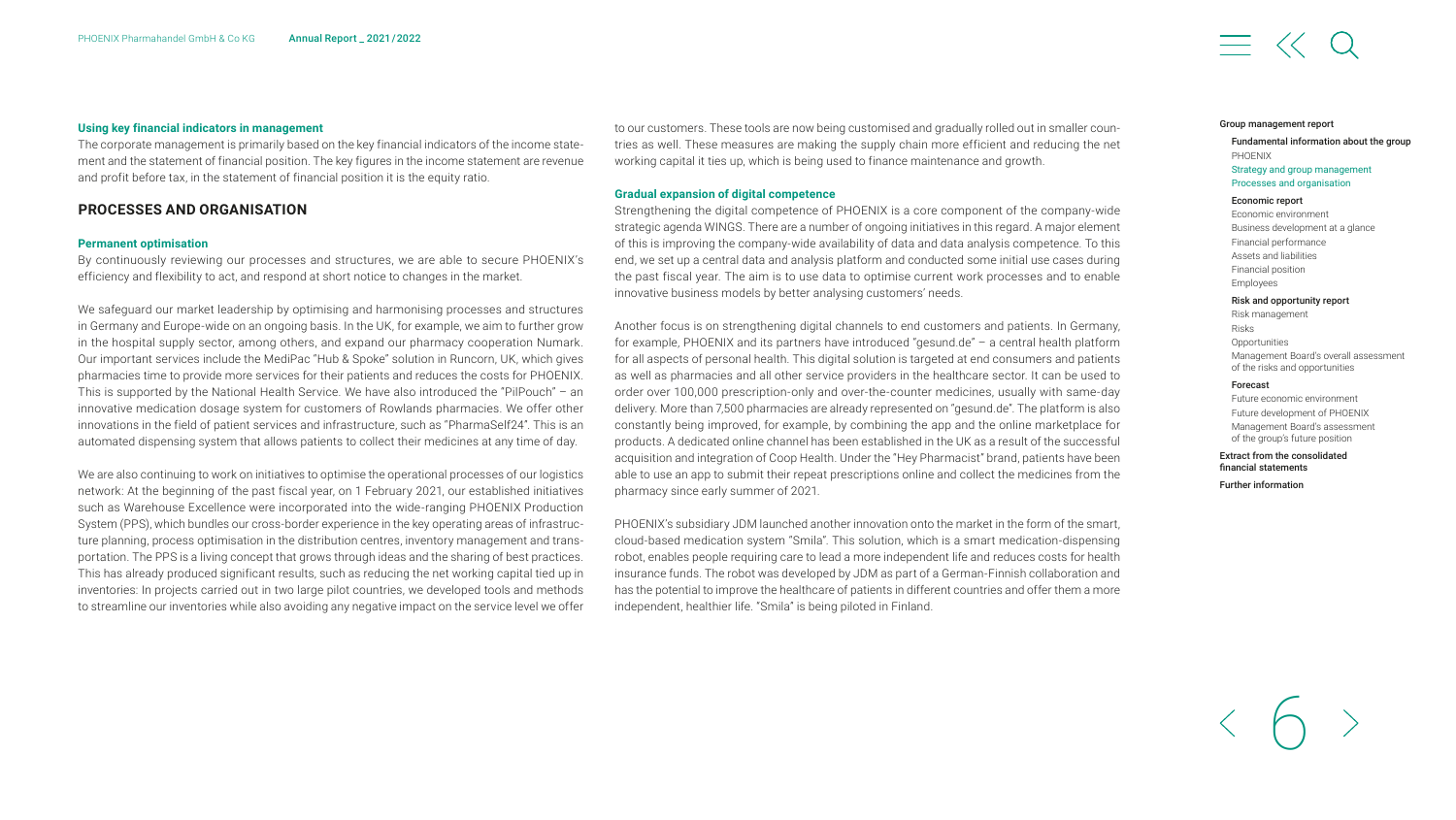<span id="page-7-0"></span>The company is also investing in harmonising the goods management systems and optimising and modernising the IT architecture landscape across PHOENIX as a whole. The pilot project in Austria to modernise the internally developed goods management system PHARMOS on the basis of SAP S4/Hana was successfully launched in fiscal year 2021/22.

As a result of the COVID-19 pandemic and its consequences, PHOENIX has significantly expanded its capacity for mobile workspaces and driven forward the modernisation of digital workspaces by rolling out cloud-based office applications. The company also broadened existing IT systems in the area of e-commerce and logistics, in order to cater to the changed purchasing and order behaviour of customers and the associated peaks in demand. A host of specific IT modifications have also been implemented in order to meet the special government requirements, for example regarding masks and vaccines, at short notice.

PHOENIX is also investing in strengthening its resilience against cyber-attacks so as to guarantee a continued high level of protection for customer and corporate data in light of rising external threats.

### **ECONOMIC REPORT**

- \_ Economic recovery losing steam due to the emergence of the Omicron variant in the course of the year
- \_ 8.9% increase in revenue
- \_ Profit before tax much higher than in prior year after adjusting for non-recurring effects
- \_ Intensive communication with our employees

#### **ECONOMIC ENVIRONMENT**

#### **COVID-19 pandemic still impacting economic growth**

Europe's economy was initially boosted in 2021 by the relaxation of coronavirus restrictions but lost steam again towards the end of the year as the Omicron variant emerged. Despite this, the gross domestic product of the eurozone still rose 5.2% year-on-year (prior year: decline of 6.8%). Germany's economic growth was also influenced to a significant degree by developments relating to the coronavirus pandemic and the measures introduced to contain it in 2021. Nevertheless, the German economy was able to recover after the slump in 2020. Real GDP was up 2.7% year-on-year (prior year: decline of 5.0%).

Development in the European pharmaceutical markets was varied. The German pharmaceutical wholesale market increased 4.6% in 2021 compared to the prior year. This was primarily attributable to a noticeable increase in revenue from prescription-only drugs. The German market continued to be shaped by fierce competition.

#### [Group management report](#page-2-0)

#### [Fundamental information about the group](#page-3-0) PHOENIX [Strategy and group management](#page-5-0) Processes and [organisation](#page-6-0)

#### Economic report

#### Economic environment

[Business development at a glance](#page-8-0) [Financial performance](#page-9-0) [Assets and liabilities](#page-11-0) [Financial position](#page-12-0) [Employees](#page-13-0)

[Risk and opportunity report](#page-15-0) [Risk management](#page-15-0) Risks **[Opportunities](#page-17-0)** [Management Board's overall assessment](#page-17-0)  of the risks and opportunities

#### [Forecast](#page-18-0)

[Future economic environment](#page-18-0) [Future development of PHOENIX](#page-18-0) [Management Board's assessment](#page-18-0)  of the group's future position

[Extract from the consolidated](#page-19-0)  financial statements

7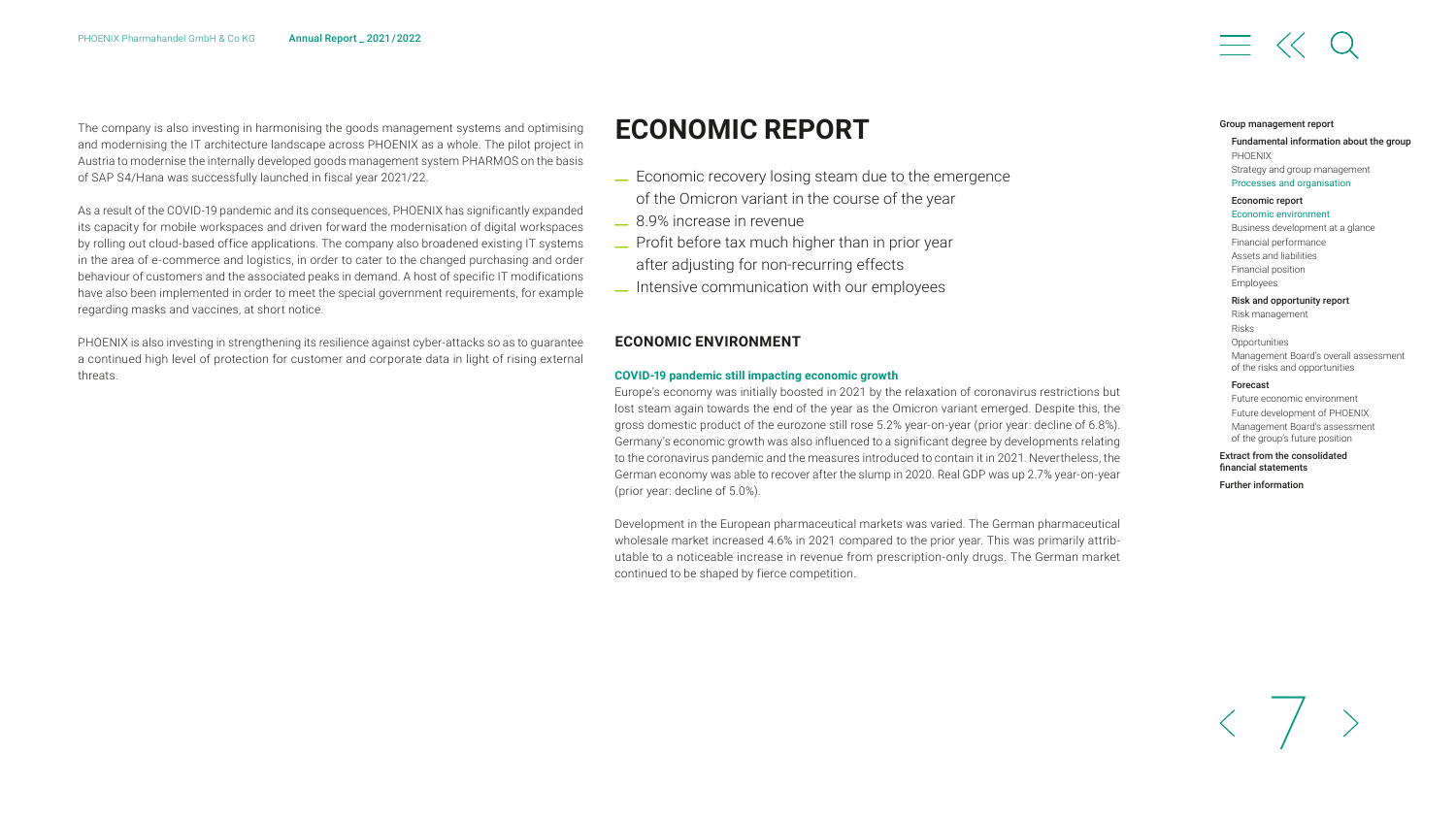#### <span id="page-8-0"></span>**BUSINESS DEVELOPMENT AT A GLANCE**

#### **Key measures implemented**

Our objective is to expand our position in the areas of pharmacy retail and pharmaceutical wholesale and continuously widen our range of services and products for the pharmaceutical industry. We were once again able to achieve this in the past fiscal year, also thanks to our strategic agenda WINGS. We achieved major milestones in all areas and reinforced PHOENIX's strong market position. More information can be found under "Strategy and group management" on  $\Box$  p. 5.

We also fulfilled our responsible role in Europe's healthcare supply under the difficult conditions caused by the ongoing COVID-19 pandemic. One important part of this during the past year was the delivery of vaccines in Germany, France, Austria and parts of Italy, which involved the distribution of millions of vaccine doses. In this way, we made an important contribution to the fight against the pandemic thanks to our unique distribution network. Other activities included carrying out vaccinations in our own pharmacies, distributing rapid tests, and storing government medicine reserves. The focus in this regard was always on protecting our colleagues, customers and partners.

In July 2021, we have reached an agreement to acquire parts of McKesson's European business activities. These include McKesson Europe's operations in Belgium, France, Ireland, Italy, Portugal and Slovenia, as well as the European headquarters in Stuttgart, German company recucare GmbH, and the minority stake in the Brocacef Groep in the Netherlands for a purchase price of EUR 1.2bn, adjusted for certain items, including cash, net debt and working capital adjustments, and reduced by the value of the non-controlling interest held by minority shareholders of McKesson Europe AG ("McKesson Europe") at the transaction closing date. The transaction is subject to antitrust approval and other customary closing conditions. With this acquisition, PHOENIX is strengthening its position as an integrated healthcare provider with a pan-European presence and locally wellestablished brands. In the future, we will be able to offer our customers, patients and partners in Europe even more comprehensive and optimally integrated services.

In PHOENIX's pharmacy retail business, we worked above all on the further integration of pharmacies acquired in previous years. The number of our own pharmacies has risen sharply during the last years, particularly in Romania, the Netherlands, the Czech Republic and Serbia. Business acquisitions in fiscal year 2021/22 led to a cash outflow of EUR 19.6m (prior year: EUR 38.6m). Cash received from divestitures amounted to EUR 0.5m (prior year: EUR 3.4m).

We are also expanding our activities in the area of digitalisation and developing additional sales channels. Market-specific digital and e-commerce activities are being developed in the countries of PHOENIX in accordance with the guiding principle of making key business decisions in the context of the respective local market. The company also already has its own e-commerce solutions in most countries where it has its own pharmacies. Our Central and Eastern European markets are particularly noteworthy in this regard on account of their strong e-commerce business activities.

In Germany, we worked with partners to set up the "gesund.de" platform, which connects consumers and patients with pharmacies and other service providers in the healthcare sector. The "Hey Pharmacist" app was launched in the UK. The smart medication-dispensing robot "Smila" is being piloted in Finland. More information can be found under "Processes and organisation" on  $\Box$  p. 6.

#### **PHOENIX invests in the future**

PHOENIX is addressing future requirements by making substantial investments in intangible assets and property, plant and equipment. In past years, PHOENIX has invested to a particularly large degree in expanding and modernising its pharmacy network and distribution centres, in automation technology and in extending logistics services for the pharmaceutical industry. Investments primarily relate to replacement and restructuring investments and less so to expansion investments. In fiscal year 2021/22, investments amounted to EUR 180.2m (prior year: EUR 187.8m).

#### [Group management report](#page-2-0)

#### [Fundamental information about the group](#page-3-0) PHOENIX

[Strategy and group management](#page-5-0) [Processes and organisation](#page-6-0)

#### [Economic report](#page-7-0)

[Economic environment](#page-7-0) 

#### Business development at a glance

[Financial performance](#page-9-0) [Assets and liabilities](#page-11-0) [Financial position](#page-12-0) [Employees](#page-13-0)

#### [Risk and opportunity report](#page-15-0)

[Risk management](#page-15-0) Risks **[Opportunities](#page-17-0)** [Management Board's overall assessment](#page-17-0)  of the risks and opportunities

#### [Forecast](#page-18-0)

[Future economic environment](#page-18-0) [Future development of PHOENIX](#page-18-0) [Management Board's assessment](#page-18-0)  of the group's future position

#### [Extract from the consolidated](#page-19-0)  financial statements

8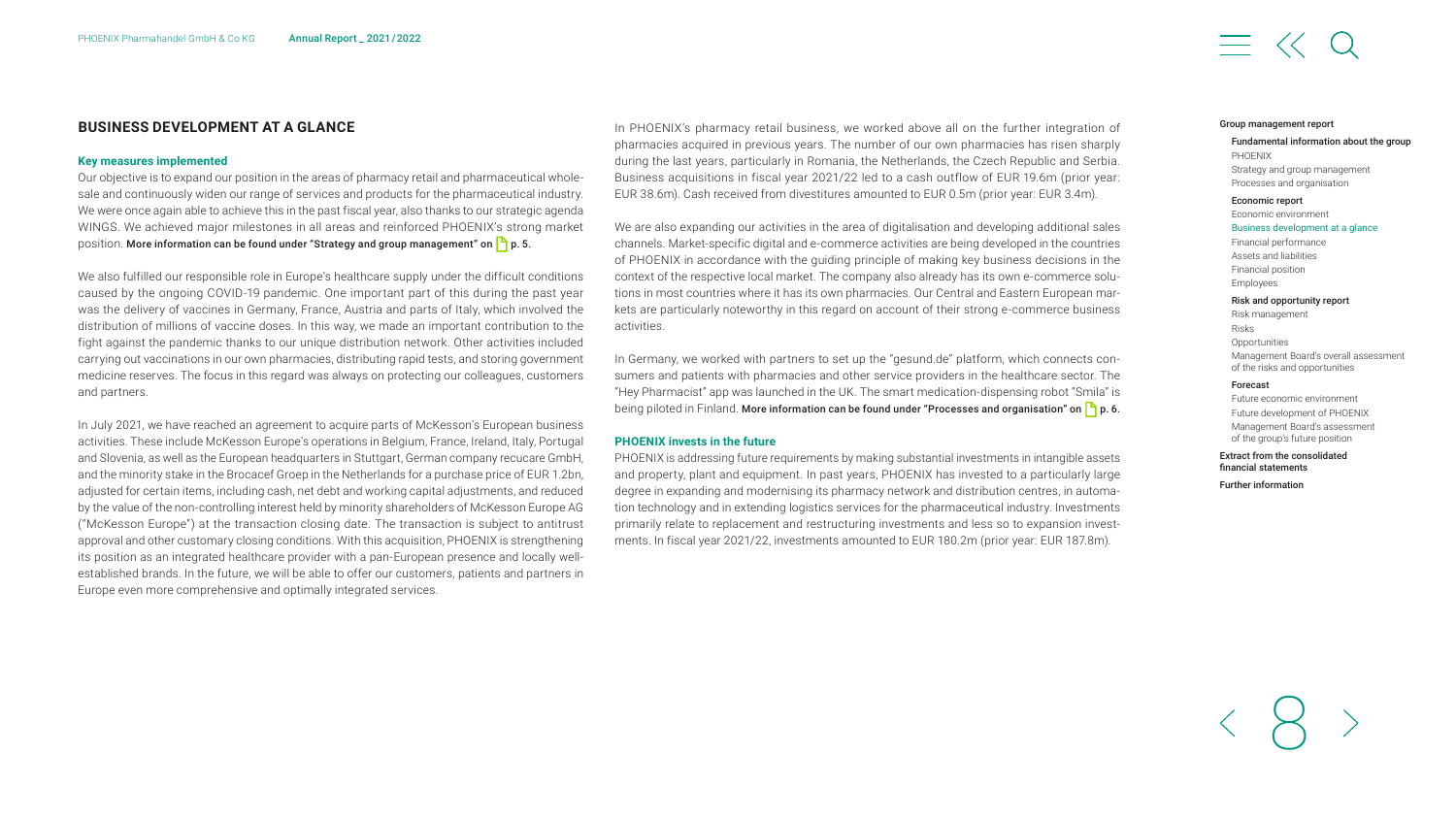<span id="page-9-0"></span>Work on the new construction of the wholesale facility in Prague in the Czech Republic was completed in 2021 following two years of planning and construction. It represents one of the largest investments in infrastructure made by PHOENIX in recent years. State-of-the-art automation technology enables significantly higher productivity and strengthens the logistics of the Czech pharmaceutical wholesale business in the long term. With an area of 18,500 square metres for the operative business and a renewal of the technology, the company can provide healthcare even better. A dedicated area has been set up for the e-commerce business of our pharmacy chain BENU and connected to the conveyor technology of the new distribution centre. The adjacent, former distribution centre continues to be used and has been converted into a pre-wholesale warehouse with double the floor space. A total storage capacity of 25,000 pallets on 14,500 square metres is available.

#### **Management Board's overall assessment of the situation**

PHOENIX was able to successfully further strengthen its market position in fiscal year 2021/22 as a leading healthcare provider in Europe and expand its wholesale and retail activities. Despite the fact that the underlying conditions remained challenging, PHOENIX was once again able to increase its total operating performance and revenue and grow at a faster pace than the market in general, thereby achieving our forecast for the past fiscal year.

#### **FINANCIAL PERFORMANCE**

|                                               | FY 2020/21<br>in EUR m | FY 2021/22<br>in EUR m | Change<br>in EUR m | Change<br>in % |
|-----------------------------------------------|------------------------|------------------------|--------------------|----------------|
| Total operating performance                   | 35,902.0               | 39,612.8               | 3.710.8            | 10.3           |
| Revenue                                       | 28,209.1               | 30,723.4               | 2.514.3            | 8.9            |
| EBITDA before significant one-off effects     | 644.0                  | 706.8                  | 62.8               | 9.8            |
| <b>FBITDA</b>                                 | 654.9                  | 670.1                  | 15.2               | 2.3            |
| EBIT                                          | 346.7                  | 357.6                  | 10.9               | 3.1            |
| Financial result                              | $-49.1$                | $-53.1$                | $-4.0$             | 8.1            |
| Profit before tax significant one-off effects | 286.7                  | 341.2                  | 54.5               | 19.0           |
| Profit before tax                             | 297.6                  | 304.5                  | 6.9                | 2.3            |
| Profit after tax                              | 225.9                  | 218.3                  | $-7.6$             | $-3.4$         |
| Equity                                        | 3,168.9                | 3,383.1                | 214.2              | 6.8            |
| Equity ratio (%)                              | 30.6                   | 31.5                   | 0.9                | 2.9            |
| Net debt                                      | 1.798.9                | 1,613.7                | $-185.2$           | $-10.3$        |

#### **Increase in total operating performance and revenue**

PHOENIX again recorded growth in fiscal year 2021/22. Total operating performance rose by 10.3% to EUR 39,612.8m in a year-on-year comparison. This comprises revenue and distribution services for a service fee. Adjusted for foreign exchange rate effects, the growth amounts to 9.5%.

Revenue increased by 8.9% to EUR 30,723.4m in fiscal year 2021/22 (prior year: EUR 28,209.1m). Growth was recorded in all regions. This development is in line with the statement made in the forecast report of the 2020/21 group management report, where we expected revenue to be slightly above the level of growth of the European pharmaceutical markets. Adjusted for foreign exchange rate effects, the increase in revenue came to 8.2%. 0.1% stemmed from changes in the basis of consolidation.

#### [Group management report](#page-2-0)

#### [Fundamental information about the group](#page-3-0) PHOENIX

[Strategy and group management](#page-5-0) [Processes and organisation](#page-6-0)

#### [Economic report](#page-7-0)

[Economic environment](#page-7-0)  Business [development](#page-8-0) at a glance

#### Financial performance

[Assets and liabilities](#page-11-0) [Financial position](#page-12-0) [Employees](#page-13-0)

#### [Risk and opportunity report](#page-15-0)

[Risk management](#page-15-0) Risks **[Opportunities](#page-17-0)** [Management Board's overall assessment](#page-17-0)  of the risks and opportunities

#### [Forecast](#page-18-0)

[Future economic environment](#page-18-0) [Future development of PHOENIX](#page-18-0) [Management Board's assessment](#page-18-0)  of the group's future position

#### [Extract from the consolidated](#page-19-0)  financial statements

9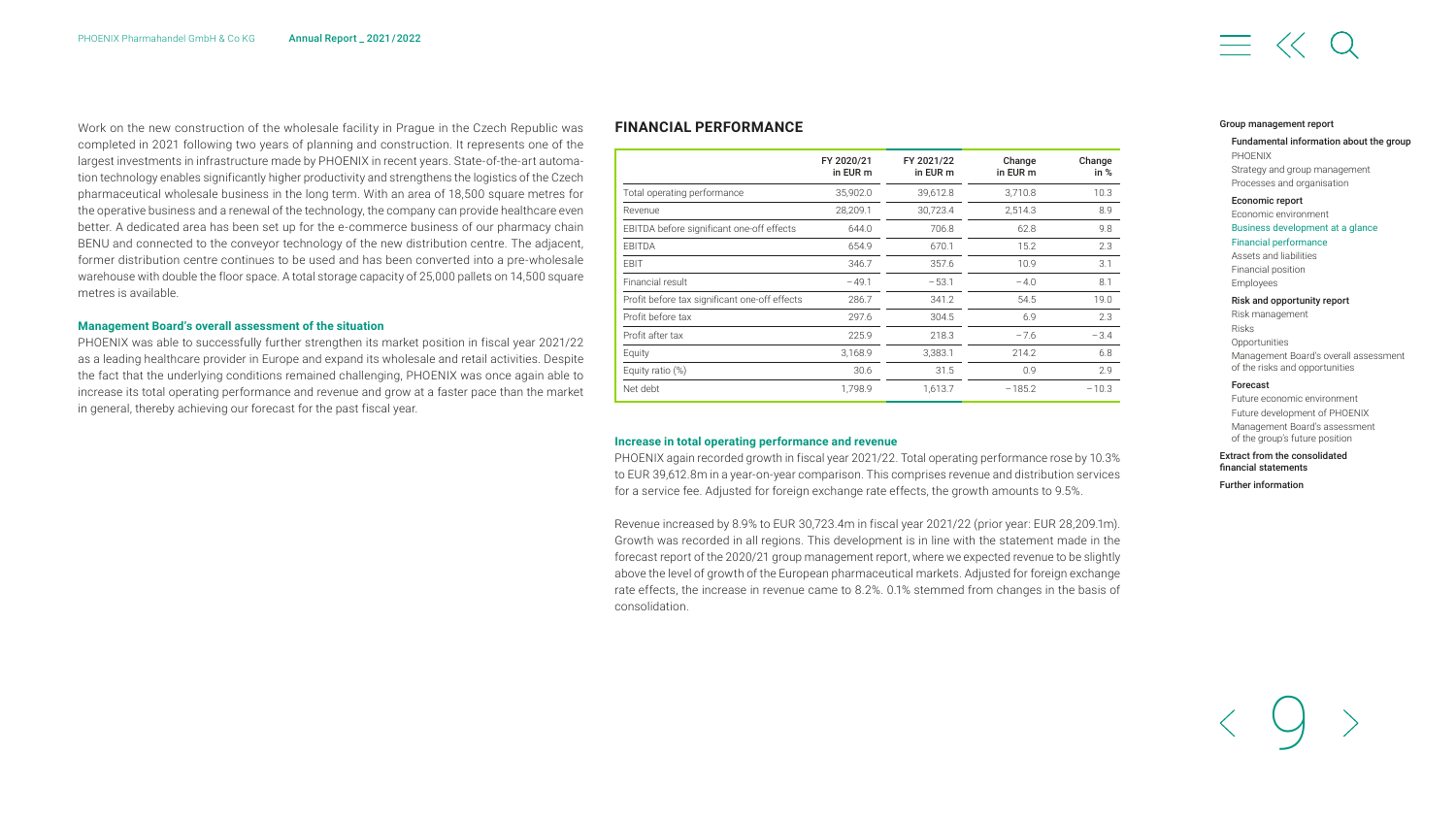#### **DEVELOPMENT OF SALES**



Revenue by region (before consolidation) breaks down as follows:

|                 | FY 2020/21<br>in EUR m | FY 2021/22<br>in EUR m | Change<br>in EUR m | Change<br>in $%$ |
|-----------------|------------------------|------------------------|--------------------|------------------|
| Germany         | 9.731.8                | 10.697.8               | 966.0              | 9.9              |
| Western Europe  | 9.139.0                | 9.763.6                | 624.6              | 6.8              |
| Eastern Europe  | 4.968.4                | 5.585.5                | 617.1              | 12.4             |
| Northern Europe | 4.442.5                | 4,753.8                | 311.3              | 7.0              |

#### **EBITDA higher than in the prior year**

Gross profit increased by EUR 211.3m in the reporting year to EUR 3,230.1m. The gross profit margin, calculated as gross profit in relation to revenue, fell from 10.70% in the prior year to 10.51%. This can mainly be attributed to an increased cost-of-sales ratio.

Personnel expenses rose from EUR 1,568.4m to EUR 1,658.2m. Adjusted for currency effects, personnel expenses increased by 4.1% on the prior year. This was primarily attributable to acquisitions, collectively bargained wage increases and an increase in headcount due to the business expansion.

Other expenses increased by EUR 111.3m to EUR 945.0m. This was largely due to higher transport costs, IT costs and consulting fees. In relation to revenue, other expenses came to 3.1% (prior year: 3.0%).

Overall, this caused earnings before interest, taxes, depreciation and amortisation (EBITDA) to rise from EUR 655.0m to EUR 670.1m. Non-recurring income amounting to EUR 10.9m relating to increased compensation for pharmacies was recognised in fiscal year 2020/21, and expenses of EUR –36.7m relating to the valuation of inventories were incurred in fiscal year 2021/22, in connection with COVID-19. After adjusting for these non-recurring effects, EBITDA increased by 9.8% or EUR 62.8m in comparison to the same period in the prior year, and now stands at EUR 706.8m.

#### **Significant year-on-year improvement in adjusted profit before tax**

Amortisation of intangible assets and depreciation of property, plant and equipment amounted to EUR 290.7m (prior year: EUR 285.9m). Amortisation, depreciation and impairment included depreciation of right-of-use assets under IFRS 16 of EUR 135.9m (prior year: EUR 137.3m). Adjusted for this share, the increase is primarily due to acquisition effects and investments.

In fiscal year 2021/22, impairment losses were recognised on intangible assets in the amount of EUR 14.2m (prior year: EUR 18.4m). These mainly related to the impairment of pharmacy licenses, which amounted to EUR 12.6m (prior year: EUR 9.9m). Goodwill impairment amounting to EUR 8.0m for the cash-generating units of Germany and Romania was also recognised in the prior year. Impairment losses on pharmacy licenses were reversed in the amount of EUR 1.7m in fiscal year 2021/22 (prior year: EUR 0.0m).

The effects described resulted in earnings before interest and taxes (EBIT) of EUR 357.6m overall (prior year: EUR 346.7m).

The financial result fell by EUR 4.0m to EUR –53.1m. This includes interest expenses on lease liabilities of EUR 22.8m (prior year: EUR 23.8m). This change is mainly due to an increase in net interest expenses on account of the transaction costs recognised through profit or loss in connection with refinancing.

#### [Group management report](#page-2-0)

[Fundamental information about the group](#page-3-0) PHOENIX [Strategy and group management](#page-5-0) [Processes and organisation](#page-6-0)

#### [Economic report](#page-7-0)

[Economic environment](#page-7-0)  [Business development at a glance](#page-8-0) Financial [performance](#page-9-0) [Assets and liabilities](#page-11-0) [Financial position](#page-12-0)

#### [Risk and opportunity report](#page-15-0)

[Risk management](#page-15-0) Risks **[Opportunities](#page-17-0)** [Management Board's overall assessment](#page-17-0)  of the risks and opportunities

#### [Forecast](#page-18-0)

[Employees](#page-13-0)

[Future economic environment](#page-18-0) [Future development of PHOENIX](#page-18-0) [Management Board's assessment](#page-18-0)  of the group's future position

[Extract from the consolidated](#page-19-0)  financial statements

10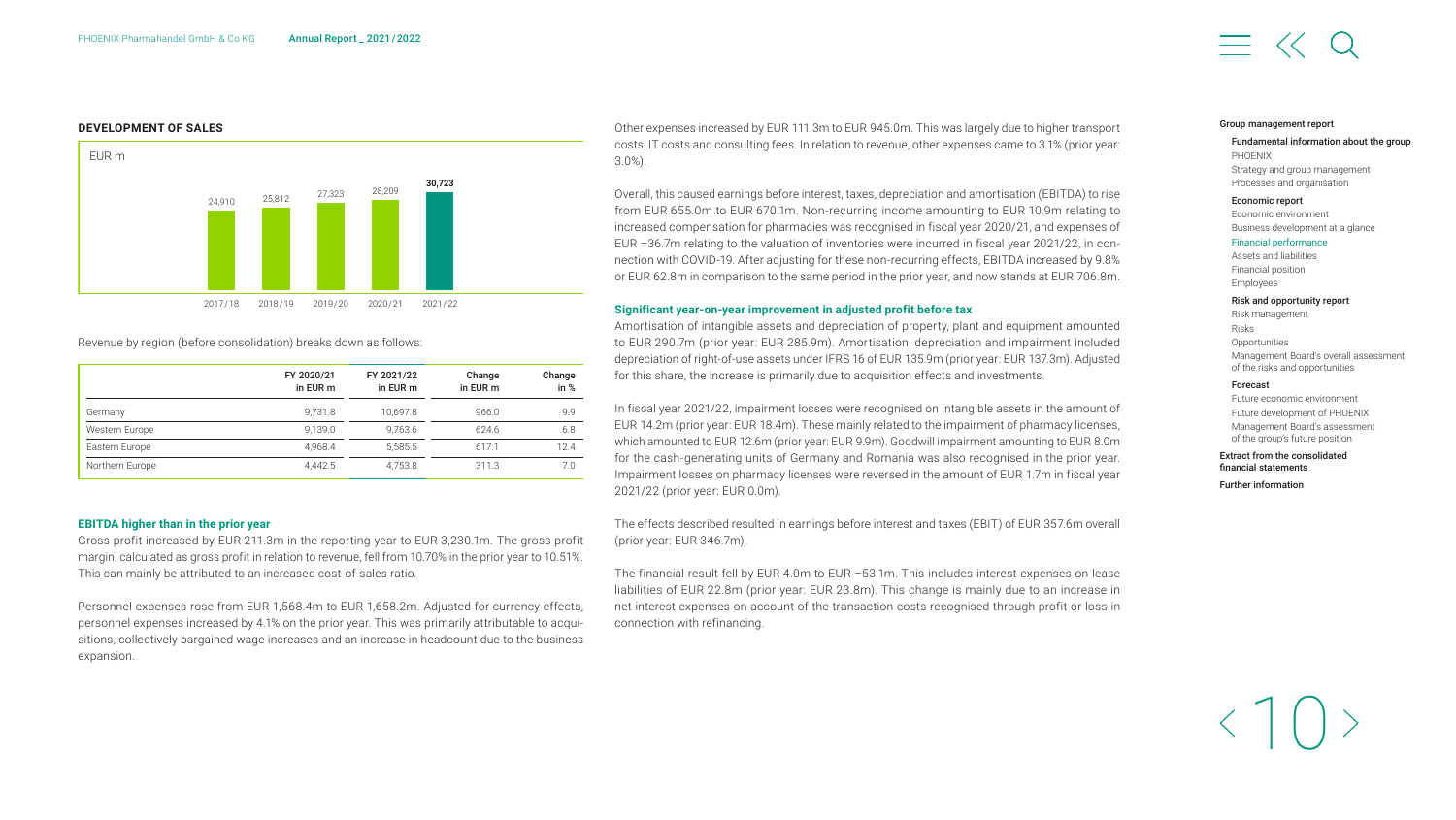<span id="page-11-0"></span>Profit before tax amounted to EUR 304.5m (prior year: EUR 297.6m), thus developing in line with the statement made in the management report for fiscal year 2020/21, which forecast a profit before tax on the level seen in 2020/21. After adjusting for significant, non-recurring effects relating to COVID-19, profit before tax increased by 19.0%. It rose by EUR 54.5m to EUR 341.2m.

Income taxes of EUR 86.2m (prior year: EUR 71.7m) were recorded. The tax rate was 28.3% (prior year: 24.1%). Income taxes include expenses from current taxes in the fiscal year of EUR 65.7m (prior year: EUR 69.4m) as well as deferred tax expenses of EUR 20.5m (prior year: EUR 2.3m). This increase in deferred tax expenses can mainly be attributed to the impact of a tax rate adjustment in the UK.

Profit after tax came to EUR 218.3m (prior year: EUR 225.9m).

#### **ASSETS AND LIABILITIES**

The group's total assets increased by 4.0% compared to 31 January 2021 to EUR 10,753.4m. The currency translation difference on total assets, which is presented in the statement of changes in equity, amounted to EUR – 99.9m (prior year: EUR – 132.5m).

Acquisitions caused intangible assets to increase by EUR 43.8m to EUR 1,876.5m. As of 31 January 2022, intangible assets essentially comprised goodwill (EUR 1,440.4m; prior year: EUR 1,418.2m) and pharmacy licenses (EUR 280.8m; prior year: EUR 282.9m).

Property, plant and equipment increased slightly from EUR 1,737.7m in the prior year to EUR 1,775.5m. As of 31 January 2022, property, plant and equipment include right-of-use assets amounting to EUR 745.7m (prior year: EUR 727.2m).

Inventories fell slightly in comparison to the prior year by 1.9% to EUR 2,696.8m. The average number of days sales of inventory was reduced from 35.6 to 32.1 days.

#### **STRUCTURE OF THE STATEMENT OF FINANCIAL POSITION**



Trade receivables increased from EUR 2,712.8m in the prior year to EUR 2,928.2m. The average number of days sales outstanding was reduced from 41.1 in the prior year to 39.6.

Receivables amounting to EUR 125.6m had been sold as of 31 January 2022 (prior year: EUR 289.9m) under off-balance-sheet ABS and factoring programmes. Under ABS and factoring programmes that are recognised only to the extent of the continuing involvement, receivables of EUR 174.6m had been sold as of 31 January 2022 (prior year: EUR 175.3m). The group's continuing involvement came to EUR 7.7m (prior year: EUR 6.9m).

Other current financial assets fell by EUR 19.5m to EUR 97.5m.

#### [Group management report](#page-2-0)

#### [Fundamental information about the group](#page-3-0) PHOENIX [Strategy and group management](#page-5-0) [Processes and organisation](#page-6-0)

#### [Economic report](#page-7-0)

[Economic environment](#page-7-0)  [Business development at a glance](#page-8-0) Financial [performance](#page-9-0) Assets and liabilities [Financial position](#page-12-0) [Employees](#page-13-0)

#### [Risk and opportunity report](#page-15-0)

[Risk management](#page-15-0) Risks **[Opportunities](#page-17-0)** [Management Board's overall assessment](#page-17-0)  of the risks and opportunities

#### [Forecast](#page-18-0)

[Future economic environment](#page-18-0) [Future development of PHOENIX](#page-18-0) [Management Board's assessment](#page-18-0)  of the group's future position

#### [Extract from the consolidated](#page-19-0)  financial statements

11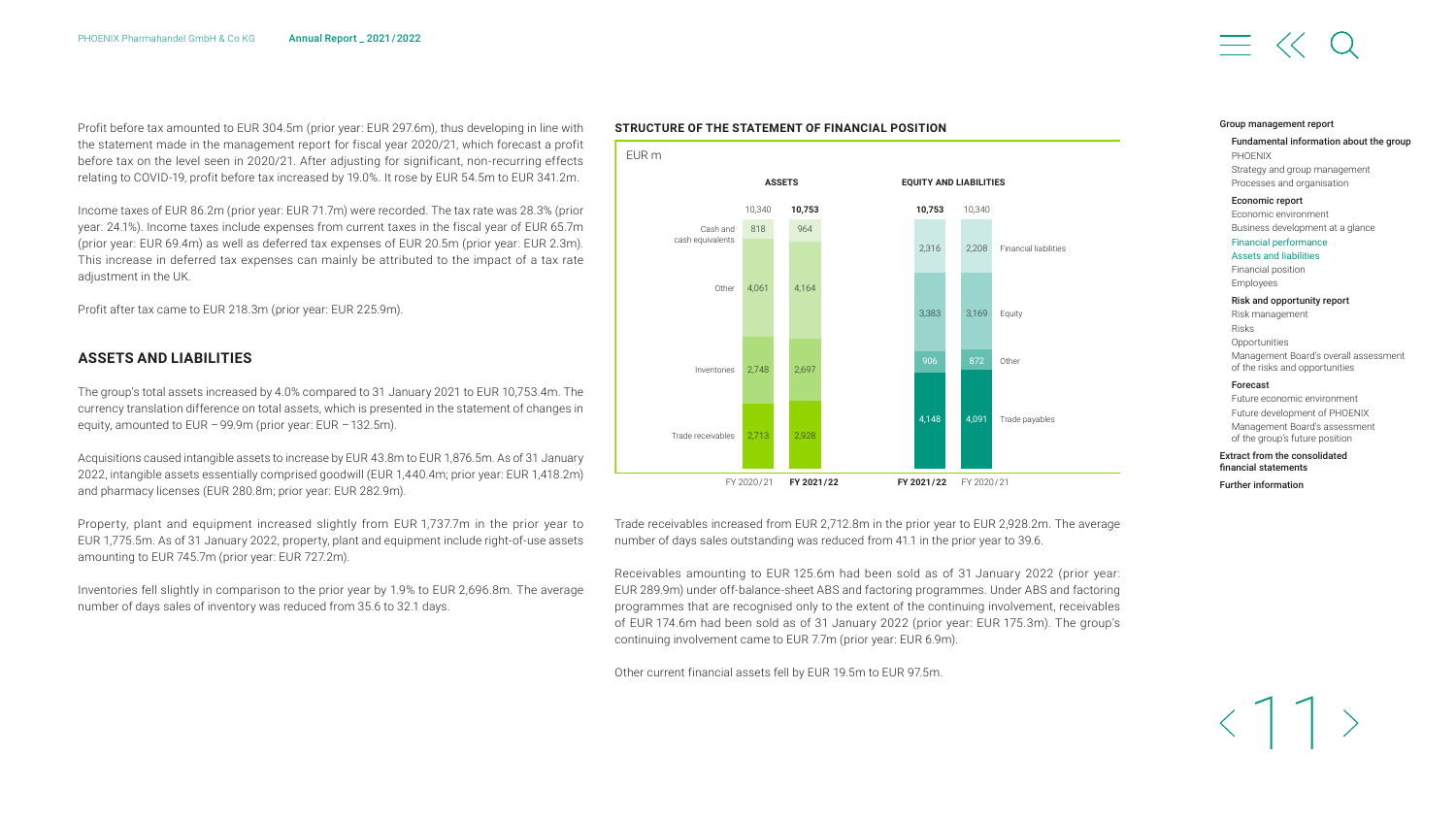#### <span id="page-12-0"></span>**FINANCIAL POSITION**

The objective of financial management is to ensure a sound capital structure to finance operating business.

PHOENIX concluded a syndicated loan agreement with a volume of EUR 2.25bn in fiscal year 2021/22. The loan agreement includes bridge financing for the McKesson acquisition with a volume of EUR 1.0bn and a term of 15 months (as well as two options to extend the term to 21 and/or 27 months), as well as a revolving credit facility with a volume of EUR 1.25bn, a term of three years and two options to extend the term by another year in each case.

#### **Further increase in equity**

Equity increased from EUR 3,168.9m as of 31 January 2021 to EUR 3,383.1m as of 31 January 2022. The equity ratio rose slightly from 30.6% in the prior year to 31.5%, as expected.

|                                                   | FY 2020/21<br>in EUR m | FY 2021/22<br>in EUR m | Change<br>in EUR m | Change<br>in $%$ |
|---------------------------------------------------|------------------------|------------------------|--------------------|------------------|
| Profit after tax                                  | 225.9                  | 218.3                  | $-7.6$             | $-3.4$           |
| Non-cash expenses/income,<br>p&l neutral payments | 355.2                  | 358.5                  | 3.3                | 0.9              |
| Change in working capital                         | 44.1                   | $-179.3$               | $-223.4$           | $-506.6$         |
| Cash flow from operating activities               | 625.2                  | 397.5                  | $-227.7$           | $-36.4$          |
| Cash flow from investing activities               | $-51.6$                | $-179.4$               | $-127.8$           | 247.7            |
| <b>Free cash flow</b>                             | 573.6                  | 218.1                  | $-355.5$           | $-62.0$          |

Cash flow from operating activities came to EUR 397.5m (prior year: EUR 625.2m). The change in working capital had a particularly negative impact in this regard. While working capital fell by EUR 44.1m in the prior year, in fiscal year 2021/22, it increased by EUR 179.3m, mainly due to the switch from an ABS programme to recognition in the statement of financial position. Cash flow from investing activities came to EUR – 179.4m compared to EUR – 51.6m in the prior year. In the prior year, the repayment of a purchase price loan granted to PHOENIX Pharma SE with a volume of EUR 148.5m had a positive impact on cash flow from investing activities.

Free cash flow fell from EUR 573.6m in the prior year to EUR 218.1m. For the change in free cash flow and cash and cash equivalents, please refer to the statement of cash flows.

Provisions for pensions increased from EUR 272.4m in the prior year to EUR 294.2m in the reporting year, mainly due to changed actuarial assumptions.

Non-current financial liabilities came to EUR 1,575.4m (prior year: EUR 1,317.1m). These include lease liabilities pursuant to IFRS 16 of EUR 658.6m (prior year: EUR 638.5m). In addition, this item contains bonds amounting to EUR 396.6m (prior year: EUR 395.6m) and promissory notes amounting to EUR 274.1m (prior year: EUR 273.9m).

Current financial liabilities came to EUR 740.2m (prior year: EUR 891.2m) as of the reporting date. These include lease liabilities pursuant to IFRS 16 of EUR 132.3m (prior year: EUR 125.4m). This item also includes liabilities to banks of EUR 113.4m (prior year: EUR 213.1m), liabilities from ABS and factoring agreements of EUR 345.0m (prior year: EUR 207.8m) and other loans of EUR 125.6m (prior year: EUR 122.3m).

On the whole, net debt decreased by EUR 185.1m compared to 31 January 2021 to EUR 1,613.7m, according to the calculation below.

#### [Group management report](#page-2-0)

#### [Fundamental information about the group](#page-3-0) PHOENIX [Strategy and group management](#page-5-0) [Processes and organisation](#page-6-0)

#### [Economic report](#page-7-0)

[Economic environment](#page-7-0)  [Business development at a glance](#page-8-0) [Financial performance](#page-9-0) [Assets and liabilities](#page-11-0) Financial position [Employees](#page-13-0)

#### [Risk and opportunity report](#page-15-0)

[Risk management](#page-15-0) Risks **[Opportunities](#page-17-0)** [Management Board's overall assessment](#page-17-0)  of the risks and opportunities

#### [Forecast](#page-18-0)

[Future economic environment](#page-18-0) [Future development of PHOENIX](#page-18-0) [Management Board's assessment](#page-18-0)  of the group's future position

#### [Extract from the consolidated](#page-19-0)  financial statements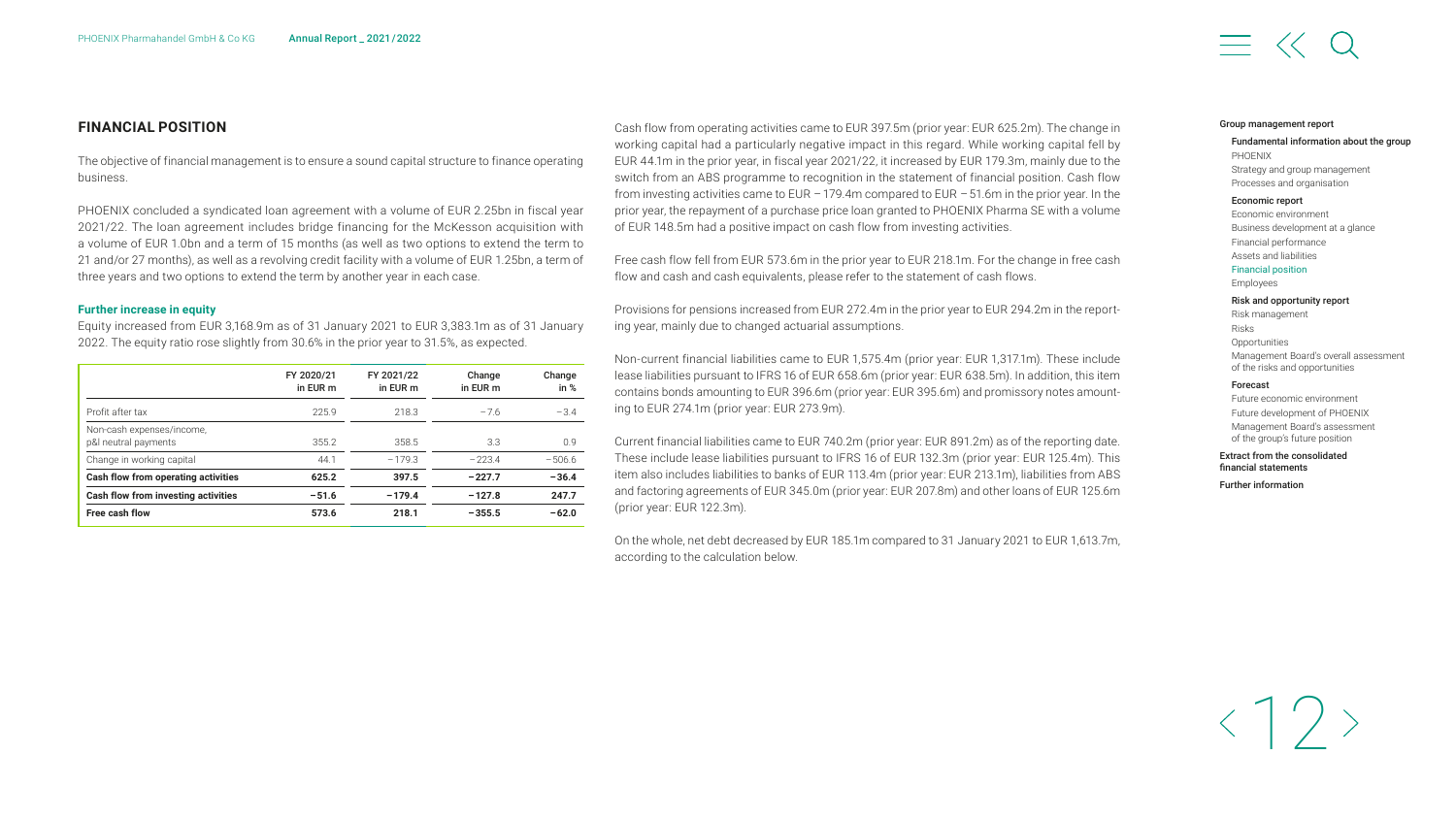<span id="page-13-0"></span>

|                                                  | 31 January<br>2021 | 31 January<br>2022 | Change     | Change  |
|--------------------------------------------------|--------------------|--------------------|------------|---------|
|                                                  | in EUR k           | in EUR k           | in EUR k   | in $%$  |
| Financial liabilities (non-current)<br>$\ddot{}$ | 1,317,147          | 1,575,412          | 258.265    | 19.6    |
| Derivative financial instruments (non-current)   | $-91$              | $-43$              | $-48$      | 52.7    |
| Financial liabilities (current)<br>$\ddot{}$     | 891.239            | 740.171            | $-151.068$ | $-17.0$ |
| Derivative financial instruments (current)       | $-2.433$           | $-1.303$           | 1.130      | $-46.4$ |
| Cash and cash equivalents                        | $-818.030$         | $-964.327$         | $-146.297$ | 17.9    |
| Receivables sold in the course of<br>$^{+}$      |                    |                    |            |         |
| ABS and factoring transactions                   | 458,286            | 292.470            | $-165.816$ | $-36.2$ |
| Factoring receivables                            | $-23.408$          | $-24.697$          | $-1.289$   | 5.5     |
| Receivables from ABS programmes                  | $-23,853$          | $-3.974$           | 19.879     | $-83.3$ |
| Net debt                                         | 1,798,857          | 1,613,709          | $-185,148$ | $-10.3$ |

Trade payables increased by EUR 56.7m on the prior year to EUR 4,148.1m.

#### **EMPLOYEES**

At the end of fiscal year 2021/22, PHOENIX had 39,773 employees across Europe. The headcount increased by 0.6% compared to the previous year. This can be attributed mainly to growth in the pharmacy retail segment in Serbia, Slovakia and the Czech Republic, as well as our general business expansion. The number of full-time equivalents increased by 0.3% to 33,205.

#### **DEVELOPMENT OF EMPLOYEES**



#### **Intensive communication with our employees**

Our employees' commitment and motivation are key factors for our organisation's performance. That is why we have been conducting group-wide employee surveys since 2015 in order to be able to respond in a targeted manner to feedback from our employees. From 2022, we are focusing more on flexible pulse surveys that can be tailored even more readily to the situation in our different countries while also registering group-wide indicators. In Germany, there are also regular annual reviews with employees and a feedback process for management.

As the COVID-19 pandemic continues, our main focus in the past year was on the protection of our employees. As a company of systemic importance, we promptly introduced measures such as distancing and hygiene rules, compulsory masks and closed working groups, and offered our employees vaccination appointments. We also offered and made extensive use of mobile working. This allowed us to continue to ensure the important delivery of medicines.

#### [Group management report](#page-2-0)

#### [Fundamental information about the group](#page-3-0) PHOENIX

[Strategy and group management](#page-5-0) [Processes and organisation](#page-6-0)

#### [Economic report](#page-7-0)

[Economic environment](#page-7-0)  [Business development at a glance](#page-8-0) [Financial performance](#page-9-0) [Assets and liabilities](#page-11-0) [Financial](#page-12-0) position

#### Employees

[Risk and opportunity report](#page-15-0)

[Risk management](#page-15-0) Risks **[Opportunities](#page-17-0)** [Management Board's overall assessment](#page-17-0)  of the risks and opportunities

#### [Forecast](#page-18-0)

[Future economic environment](#page-18-0) [Future development of PHOENIX](#page-18-0) [Management Board's assessment](#page-18-0)  of the group's future position

#### [Extract from the consolidated](#page-19-0)  financial statements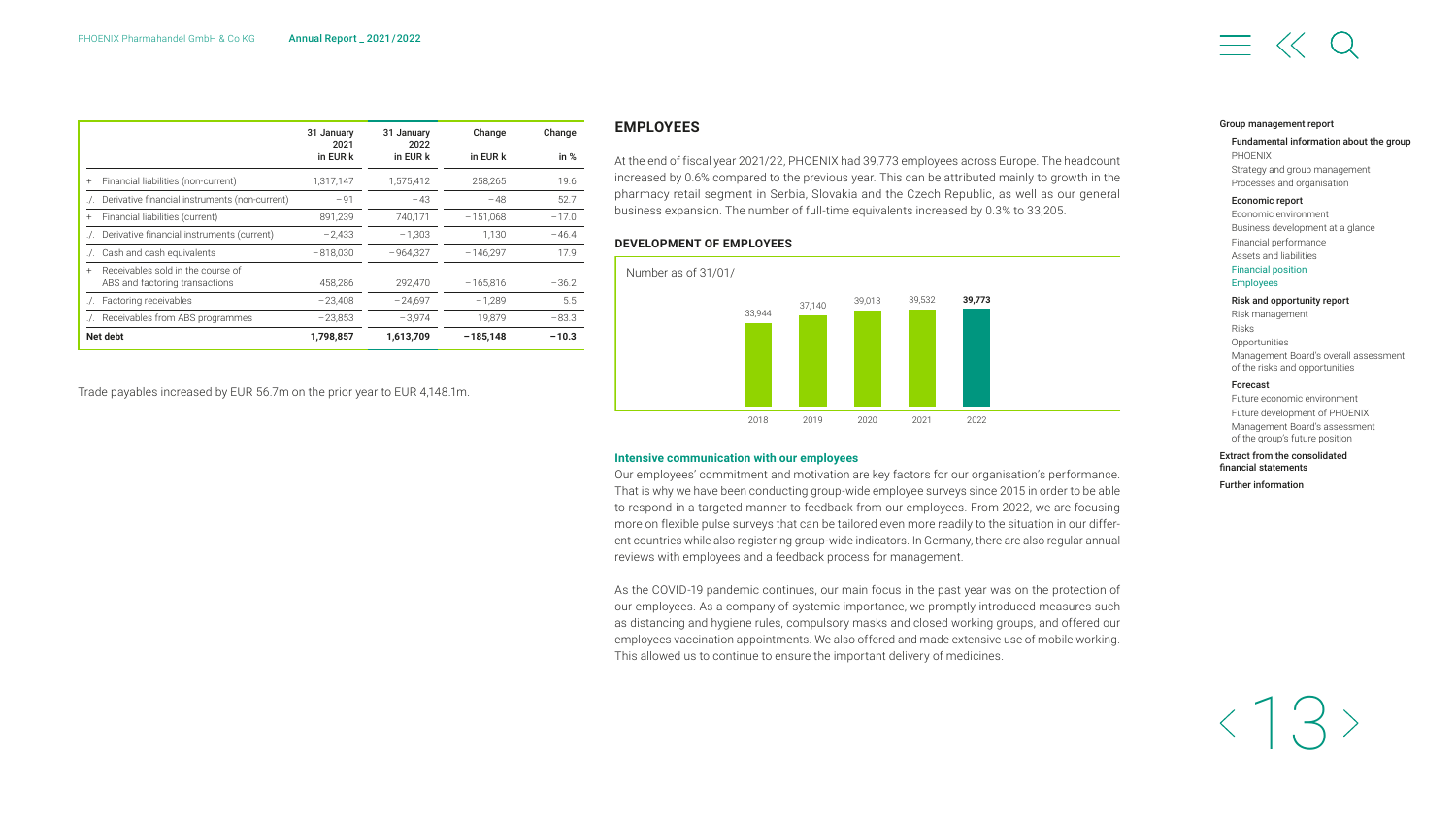#### **EMPLOYEES BY COUNTRY**



The pandemic has shown how important it is for companies whose employees collaborate across divisions and national borders to have a well-functioning digital infrastructure. Against this backdrop, Corporate IT has, among other things, launched the "Digital Workplace Program" initiative as part of the strategic agenda WINGS. The project involves the creation of standardised digital workplaces within PHOENIX in order to meet the new requirements of the modern world of work. One important milestone during the past year was the provision of MS Teams to all employees. Combined with Microsoft 365, the application will improve collaboration within PHOENIX.

Mobile working is making work much more flexible. The role of management and the way teams work together are changing, as are the requirements for our office environments. As part of the "Workspace 22" project at the headquarters of PHOENIX and PHOENIX Germany, measures are being developed on the basis of a location-wide survey as well as workshops involving employees and management to support a better form of hybrid collaboration – partly virtually and partly in the office – and also to allow us to make better use of our office space.

#### **Solid basic and advanced training**

It is important to us that we recognise our employees' potential and systematically develop their skills. We do this on the basis of targeted training that enables employees to develop both professionally and personally. In Germany, for example, employees and management took part in a total of 69 training measures in fiscal year 2021/22. These were once again generally held virtually on account of the pandemic.

PHOENIX LERNWELT is our new training tool that has been available to us in Germany since the fiscal year before last. It brings together our entire range of trainings online in accordance with the principle of managing your own learning. The focus during the past year was on adding new trainings in the field of management development to LERNWELT. The main priority in this regard is to foster entrepreneurship and accountability, and strengthen sharing and learning across all divisions. Instead of the individual training offered thus far, modular initiatives lasting between six and nine months are now being set up for various different target groups. These initiatives are also contributing to the implementation of WINGS by improving the way we work together in order to achieve more as a group.

A new, Europe-wide e-learning management system was also introduced in fiscal year 2021/22 that efficiently and verifiably provides mandatory training for all employees in all countries and languages. It also facilitates collaborative learning across borders on selected topics. The individual countries also have local e-learning management systems to meet their own country-specific requirements. In-person training is also still being provided: All PHOENIX employees attend induction programmes and training depending on their functions. Our excellence programmes also strengthen international collaboration and the exchange of best practices within PHOENIX.

We would like to fill senior management positions internally where possible. Therefore, in fiscal year 2021/22, we established the LIFT Talent Management Programme as part of our strategic agenda WINGS. This programme is aimed at developing and advancing high potentials at our company. With a strong co-creation approach, innovative formats and inter-disciplinary work on current significant operating tasks, the programme strengthens participants' leadership and cross-functional skills and prepares them for senior management functions at PHOENIX.

PHOENIX also plays an active role when it comes to vocational training, offering young people a diverse range of opportunities to join the company, such as internships, apprenticeships and combined courses of study. In fiscal year 2021/22, the German subgroup of PHOENIX employed 78 trainees and 16 students in a work-study programme. The traineeships available in our company include an apprenticeship as merchant in wholesale and foreign trade management, warehouse logistics specialist, IT specialist as well as the degrees Bachelor of business management, digital commerce management and business informatics.

#### [Group management report](#page-2-0)

#### [Fundamental information about the group](#page-3-0) PHOENIX [Strategy and group management](#page-5-0) [Processes and organisation](#page-6-0)

#### [Economic report](#page-7-0)

[Economic environment](#page-7-0)  [Business development at a glance](#page-8-0) [Financial performance](#page-9-0) [Assets and liabilities](#page-11-0) [Financial position](#page-12-0) [Employees](#page-13-0)

#### [Risk and opportunity report](#page-15-0)

[Risk management](#page-15-0) Risks **[Opportunities](#page-17-0)** [Management Board's overall assessment](#page-17-0)  of the risks and opportunities

#### [Forecast](#page-18-0)

[Future economic environment](#page-18-0) [Future development of PHOENIX](#page-18-0) [Management Board's assessment](#page-18-0)  of the group's future position

#### [Extract from the consolidated](#page-19-0)  financial statements

14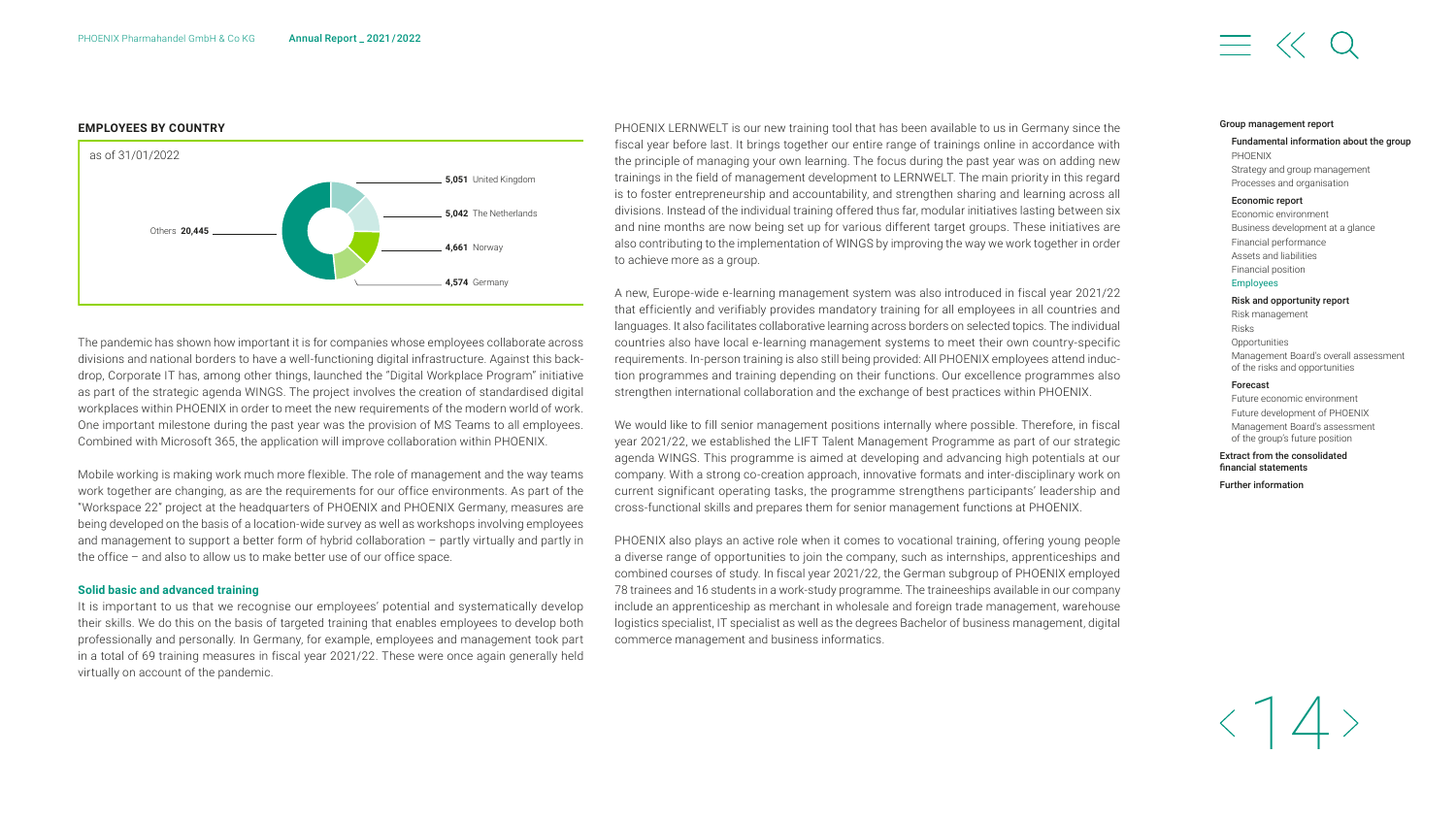## <span id="page-15-0"></span>**RISK AND OPPORTUNITY REPORT**

- \_ Efficient risk management system to identify, monitor and manage risks
- \_ Stable situation in terms of opportunities and risks due to only limited economic fluctuations in the pharmaceutical market
- \_ No identifiable risks to the group's ability to continue as a going concern
- \_ Taking advantage of the opportunities that present themselves to build on the group's position as a market leader

#### **RISK MANAGEMENT**

PHOENIX's risk management system consists of planning, approval and reporting structures and an early warning system. The internal audit department examines this system regularly for adequacy, operability and efficiency. The Management Board regularly receives reports on the audit findings of the internal audit.

#### **RISKS**

PHOENIX is subject to market risks. As a rule, the pharmaceutical market is less affected by cyclical swings than other industries, but the loss of purchasing power and cost-saving measures in government spending on healthcare can have a negative impact on the market and our business activities.

The earnings situation in the pharmaceutical wholesale business is also influenced by the terms and conditions granted to customers and by suppliers. These depend, in particular, on the level of competition in individual countries, which is why they are continually monitored on both the sales and purchasing side.

In the operating business, the quality and stability of the operating processes are decisive. An IT systems failure could disrupt key business procedures and processes. Furthermore, external attacks could result in a loss of confidential and sensitive data. In many areas, there are contingency plans for maintaining operations, even in the event of unforeseen interruptions. The standardisation, regular review and maintenance of the IT systems also helps ensure the continuity of the operating procedures.

With advancing digitalisation, new competitors are seeking to establish themselves on the market with online offerings, in competition with traditional pharmacies, and in the wholesale business. We are monitoring these activities and are reviewing in which areas it is expedient and admissible to set up or expand our own online offering.

The global COVID-19 pandemic at present has given rise to growing risks for global macroeconomic development, which could also have a negative effect on our businesses. Each current development and risk situation will be monitored on an ongoing basis using reporting on operations by the group companies. There is the risk that mandatory government measures to contain the pandemic will limit access to distribution centres and pharmacies, especially in shopping centres. These measures could also result in restrictions for our suppliers on the procurement side. Furthermore, there are personnel risks if employees miss work due to ill health or on account of quarantine rules. Plans developed by a task force that was set up immediately after the outbreak of the pandemic are in place at PHOENIX that should ensure the continuation of the group's operations.

Ongoing geopolitical crises such as the conflict in Ukraine pose a risk to general economic growth. It is difficult to estimate the consequences of the military conflict and the sanctions that have already been imposed at present. We conduct almost no direct business activities in Ukraine or Russia. However, there could be indirect effects on PHOENIX's assets, liabilities, financial position and financial performance. Transportation and energy costs are a significant cost factor, making up around 15% of our total costs. The significant increase in fuel and energy prices in fiscal year 2021/22 caused this cost item to rise sharply. Given the uncertainty surrounding the continuation of supplies of raw materials from Russia to Europe, there is a risk of further price increases in the fuel and energy sector in the future. PHOENIX will use mitigation measures to attempt to reduce the resulting negative effects on its assets, liabilities, financial position and financial performance.

#### [Group management report](#page-2-0)

#### [Fundamental information about the group](#page-3-0) PHOENIX [Strategy and group management](#page-5-0)

#### [Processes and organisation](#page-6-0) [Economic report](#page-7-0)

[Economic environment](#page-7-0)  [Business development at a glance](#page-8-0) [Financial performance](#page-9-0) [Assets and liabilities](#page-11-0) [Financial position](#page-12-0) [Employees](#page-13-0)

#### Risk and opportunity report Risk management

#### Risks

**[Opportunities](#page-17-0)** [Management Board's overall assessment](#page-17-0)  of the risks and opportunities

#### [Forecast](#page-18-0)

[Future economic environment](#page-18-0) [Future development of PHOENIX](#page-18-0) [Management Board's assessment](#page-18-0)  of the group's future position

#### [Extract from the consolidated](#page-19-0)  financial statements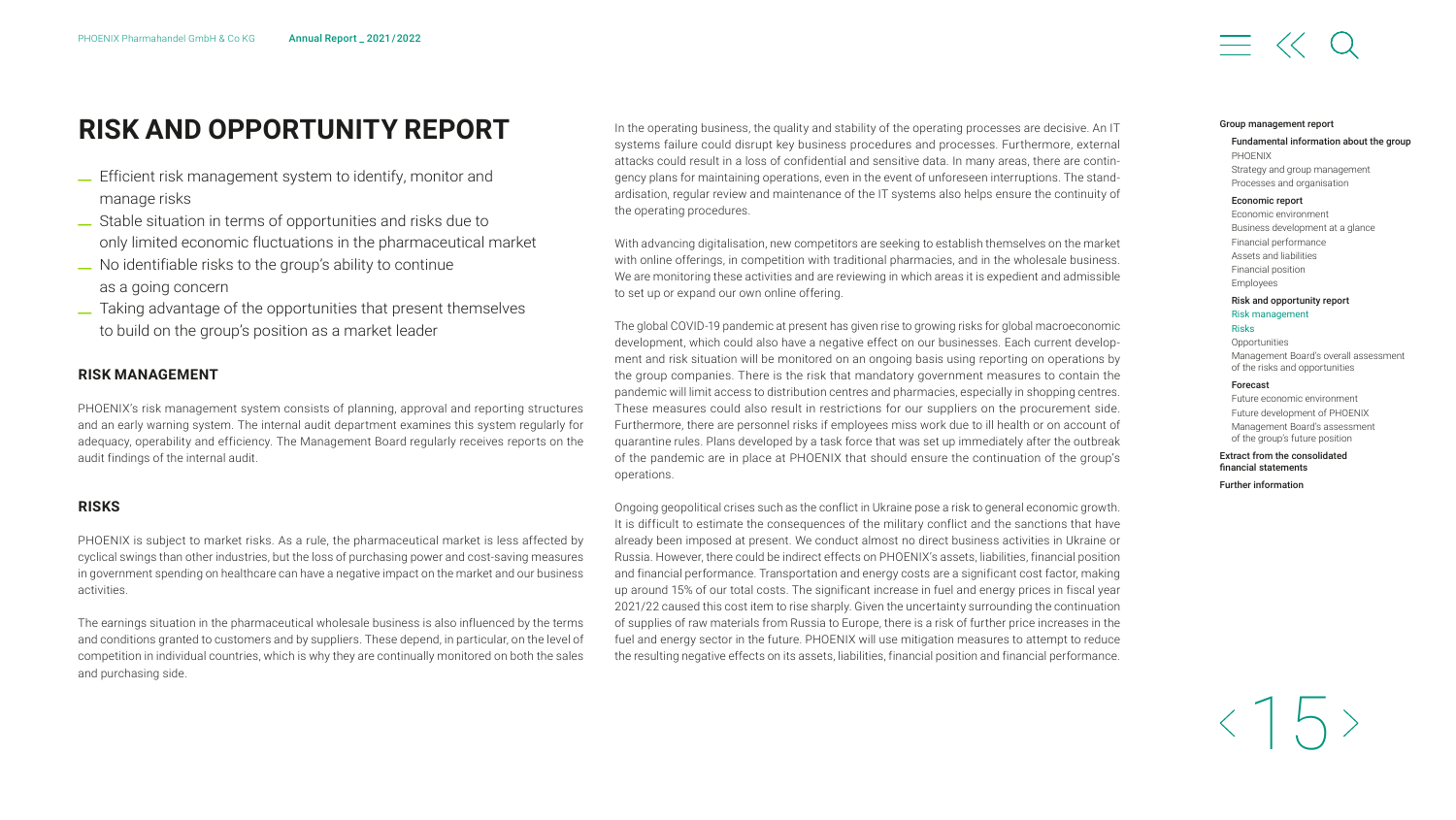#### **Credit risk and accounts receivable management**

The credit risk for PHOENIX, measured as total receivables, is comparatively low. Regardless of this, payment terms in the public healthcare system tend to vary from one country to another, with longer payment terms customary in Southern and Eastern Europe. In our experience, the risk is also distributed over a large number of customer relationships. In the course of liberalisation of the pharmacy markets in Europe, however, pharmacy chains and new sales channels are increasingly emerging, creating a large number of major customers with a higher level of receivables outstanding.

A group-wide guideline for accounts receivable management aims to systematically monitor receivables risks.

#### **Acquisition projects**

PHOENIX's strategy is to acquire pharmacies and wholesale companies in order to expand its own market position. As a result, the group is exposed to legal, fiscal, financial and operational risks from acquisitions. The central Mergers & Acquisitions department analyses and reviews acquisition projects before they are approved by the Management Board. It may, however, happen that developments anticipated at the date of acquisition do not eventuate. This can, in turn, lead to recognising an impairment loss on goodwill in the course of impairment testing.

#### **Legal risks**

PHOENIX is active in 26 countries in Europe. In light of its strong market position, there is a risk that competition authorities will occasionally rule in a way that is unfavourable for us. Trade with pharmaceutical products requires compliance with certain legal requirements in the different countries. Infringements of these requirements may result in corresponding penalties by the authorities.

#### **Financial risks**

In a financing context, PHOENIX is exposed to various risks.

As part of our syndicated loan agreement, certain financial covenants were agreed, the breach of which presents a risk to financing. The development of liabilities and covenants is monitored regularly as a result. In fiscal year 2021/22, we complied with the agreed covenants comfortably.

Derivatives are used to hedge against interest rate and currency risks. Their use is monitored intensively on a timely basis. Derivative financial instruments are only used for hedging purposes, and counterparty risks are minimised by the careful selection of trading partners.

The agreements underlying our corporate bonds contain restrictions and obligations for PHOENIX, as an issuer, that are customary in the market. Failure to comply with these restrictions and obligations could result in the amount of the bond plus the interest accrued falling due.

As regards the currency translation risk, the exchange rates of the pound sterling, the Norwegian krone and the Hungarian forint are of relevance for PHOENIX. Currency transaction risks are relevant in some Eastern European countries where deliveries by the pharmaceutical manufacturers are sometimes invoiced in euro and sometimes in US dollar. For the group, however, these are not material. Fluctuations on the financial markets may also lead to shortfalls in the pension funds and the inherent risk of an unplanned increase in personnel expenses.

#### **Tax risks**

The PHOENIX companies based in Germany are subject to tax field audits. Foreign subsidiaries are subject to the audit requirements of their local tax authorities. Tax backpayments cannot be ruled out as a result of tax audits performed at German and foreign companies.

#### [Group management report](#page-2-0)

#### [Fundamental information about the group](#page-3-0) PHOENIX [Strategy and group management](#page-5-0) [Processes and organisation](#page-6-0)

#### [Economic report](#page-7-0)

[Economic environment](#page-7-0)  [Business development at a glance](#page-8-0) [Financial performance](#page-9-0) [Assets and liabilities](#page-11-0) [Financial position](#page-12-0) [Employees](#page-13-0)

#### [Risk and opportunity report](#page-15-0)

[Risk management](#page-15-0)

#### Risks

**[Opportunities](#page-17-0)** [Management Board's overall assessment](#page-17-0)  of the risks and opportunities

#### [Forecast](#page-18-0)

[Future economic environment](#page-18-0) [Future development of PHOENIX](#page-18-0) [Management Board's assessment](#page-18-0)  of the group's future position

#### [Extract from the consolidated](#page-19-0)  financial statements

16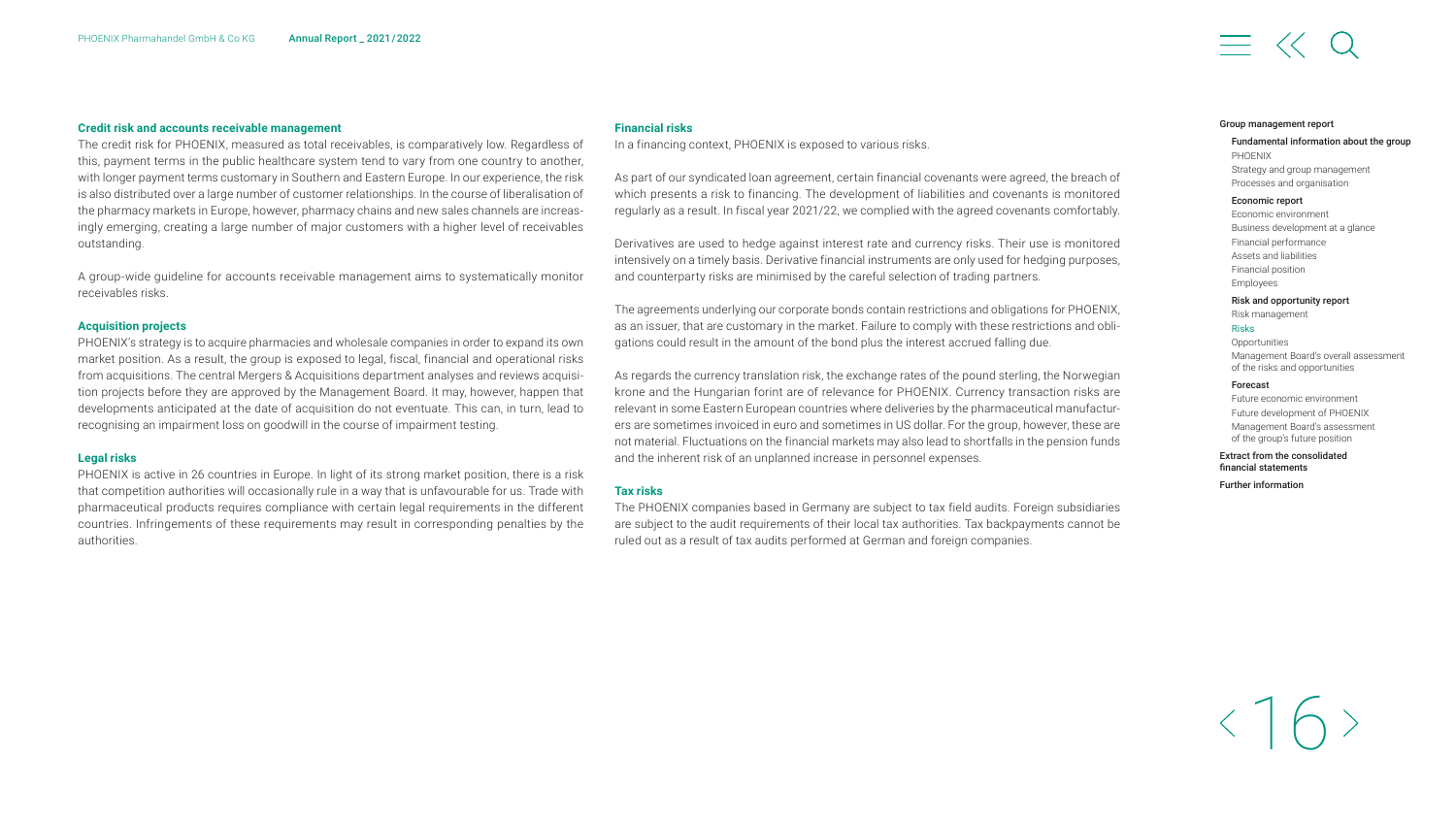#### <span id="page-17-0"></span>**OPPORTUNITIES**

PHOENIX is active in 26 countries in Europe. The broad geographic diversification reduces the impact of changes in healthcare policy in individual markets on the group's business development. In addition, thanks to its broad geographical coverage, PHOENIX can also offer the pharmaceutical industry services across Europe.

#### **Strong market position in wholesale**

PHOENIX holds a leading market position in pharmaceutical wholesale in almost all countries in which it operates. It is the market leader in a large number of countries and has a particularly strong position in Northern and Eastern Europe and in Germany. No competitor has a comparable geographic coverage or market position in these regions.

Many of our pharmacy customers take part in the company's cooperation programmes. In some countries, PHOENIX also offers franchise systems for independent pharmacies.

#### **Expansion of presence in Europe**

Against the backdrop of strong competition, increasing pressure on margins in the European healthcare sector and rising demand for in-patient and digital health services, PHOENIX intends to reinforce and build up its position in Europe with the planned acquisition of McKesson. This will increase the range of products and services offered by PHOENIX in France and Italy. McKesson Europe's activities in Belgium, Ireland, Portugal and Slovenia also add countries to PHOENIX's portfolio in which we have not previously operated. This also opens up new opportunities for playing an active role in the digital transformation of the European healthcare sector.

#### **Financial prerequisites for future growth established**

The integration of the wholesale and retail pharmaceutical business also offers opportunities.

In its logistics business unit, PHOENIX continuously implements process improvements across Europe. More information can be found under "Permanent optimisation" on  $\bigcap p$ . 6. Process optimisation measures that are successful in one country serve as a starting point for improvement measures in other countries and can help to reduce costs there.

The sound financing structure, with an equity ratio of around 30% and long-term financing, have established the financial prerequisites for the future growth of PHOENIX. This applies to both organic growth and appropriate acquisitions.

#### **MANAGEMENT BOARD'S OVERALL ASSESSMENT OF THE RISKS AND OPPORTUNITIES**

On the whole, PHOENIX operates in a stable market and is well equipped to conduct activities in the areas of wholesale, retail and pre-wholesale. This allows it to take advantage of any opportunities that present themselves in order to build on its strong market position in the future. The risks and opportunities in the pharmaceutical retail business are not subject to any major changes over time. There are currently no discernible risks that could jeopardise the company's ability to continue as a going concern.

#### [Group management report](#page-2-0)

#### [Fundamental information about the group](#page-3-0) PHOENIX [Strategy and group management](#page-5-0) [Processes and organisation](#page-6-0)

#### [Economic report](#page-7-0)

[Economic environment](#page-7-0)  [Business development at a glance](#page-8-0) [Financial performance](#page-9-0) [Assets and liabilities](#page-11-0) [Financial position](#page-12-0) [Employees](#page-13-0)

#### [Risk and opportunity report](#page-15-0)

[Risk management](#page-15-0) Risks **Opportunities**  Management Board's overall assessment of the risks and opportunities

#### [Forecast](#page-18-0)

[Future economic environment](#page-18-0) [Future development of PHOENIX](#page-18-0) [Management Board's assessment](#page-18-0)  of the group's future position

[Extract from the consolidated](#page-19-0)  financial statements

[Further information](#page-24-0)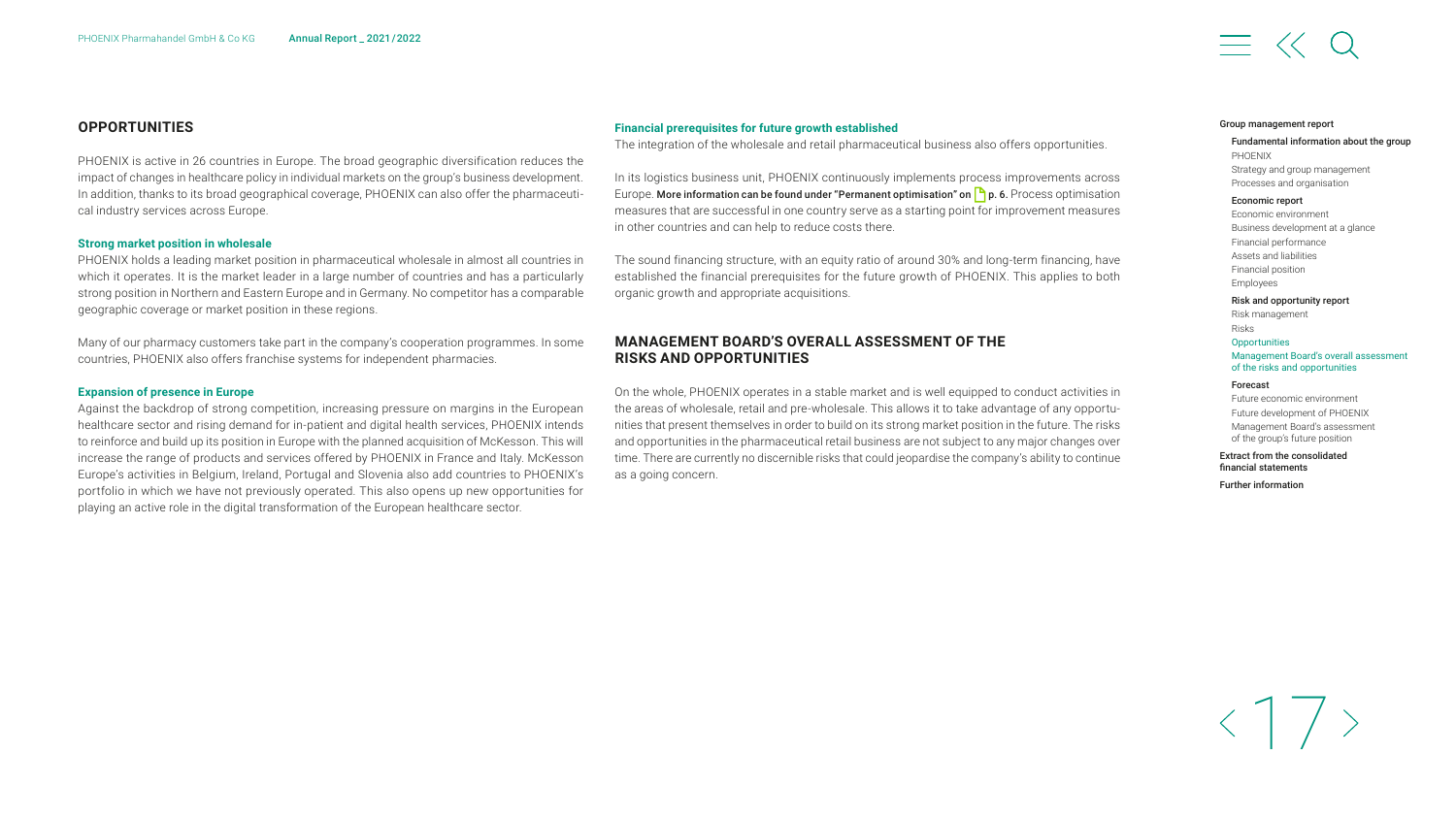# <span id="page-18-0"></span>**FORECAST**

- \_ Persistent uncertainty regarding economic growth in <sup>2022</sup>
- \_ Growth of PHOENIX's revenue in fiscal year 2022/23 expected to outpace the growth of Europe's pharmaceutical markets slightly
- \_ Stable profit before tax projected

#### **FUTURE ECONOMIC ENVIRONMENT**

There is still a high level of uncertainty regarding economic growth in 2022 in Germany and the eurozone on account of the COVID-19 pandemic and the emergence of the Omicron variant. The longer the pandemic lasts, the more severe the consequences could be. The OECD has thus far projected increases in gross domestic product of 4.3% in the eurozone and 3.9% in Germany. PHOENIX still does not expect there to be any significant impact on the group's assets, liabilities, financial position and financial performance. However, the economic risks as a consequence of the coronavirus crisis have recently heightened significantly. Ongoing geopolitical crises such as the conflict in Ukraine also pose an additional risk to general economic growth. In its March 2022 Interim Report, the OECD projects that the increase in the gross domestic product of the eurozone will be 1.5 percentage points lower than originally forecast. Although we conduct almost no business activities in Ukraine or Russia, an increase in fuel and energy prices could have an indirect negative impact on PHOENIX's assets, liabilities, financial position and financial performance.

We expect the pharmaceutical markets in Europe to record market growth of around 3.2% overall in 2022. In Germany, our largest market, we anticipate market growth of approximately 3.0%.

#### **FUTURE DEVELOPMENT OF PHOENIX**

For fiscal year 2022/23, PHOENIX expects to further expand its market position in Europe through organic growth and acquisitions and thereby increase revenue slightly above the level of growth of the European pharmaceutical markets. We expect revenue growth in nearly all markets in which we are present.

For fiscal year 2022/23, we forecast profit before tax to be at the level seen in 2021/22.

We also expect a slight increase in the equity ratio.

Given the difficulty of predicting when the acquisition of parts of McKesson's European business activities will be completed, the forecasts do not include any resulting effects on PHOENIX's revenue, profit before tax or equity ratio.

#### **MANAGEMENT BOARD'S ASSESSMENT OF THE GROUP'S FUTURE POSITION**

The Management Board is convinced that with its presence in 26 European countries and its sound financing structure, PHOENIX is well equipped to also achieve positive business development over the medium and long term. In addition to the organic and acquisition-related growth, increasing cost efficiency should also be an important contributing factor.

#### Mannheim, 8 April 2022

The Management Board of the unlimited partner PHOENIX Verwaltungs GmbH



Stefan Herfeld Dr Lorenz Näger Dr Roland Schütz

#### [Group management report](#page-2-0)

#### [Fundamental information about the group](#page-3-0) PHOENIX [Strategy and group management](#page-5-0) [Processes and organisation](#page-6-0)

#### [Economic report](#page-7-0)

[Economic environment](#page-7-0)  [Business development at a glance](#page-8-0) [Financial performance](#page-9-0) [Assets and liabilities](#page-11-0) [Financial position](#page-12-0) [Employees](#page-13-0) [Risk and opportunity report](#page-15-0)

#### [Risk management](#page-15-0)

Risks **[Opportunities](#page-17-0)** [Management Board's overall assessment](#page-17-0)  of the risks and opportunities

#### Forecast

Future economic environment Future development of PHOENIX Management Board's assessment of the group's future position

[Extract from the consolidated](#page-19-0)  financial statements

[Further information](#page-24-0)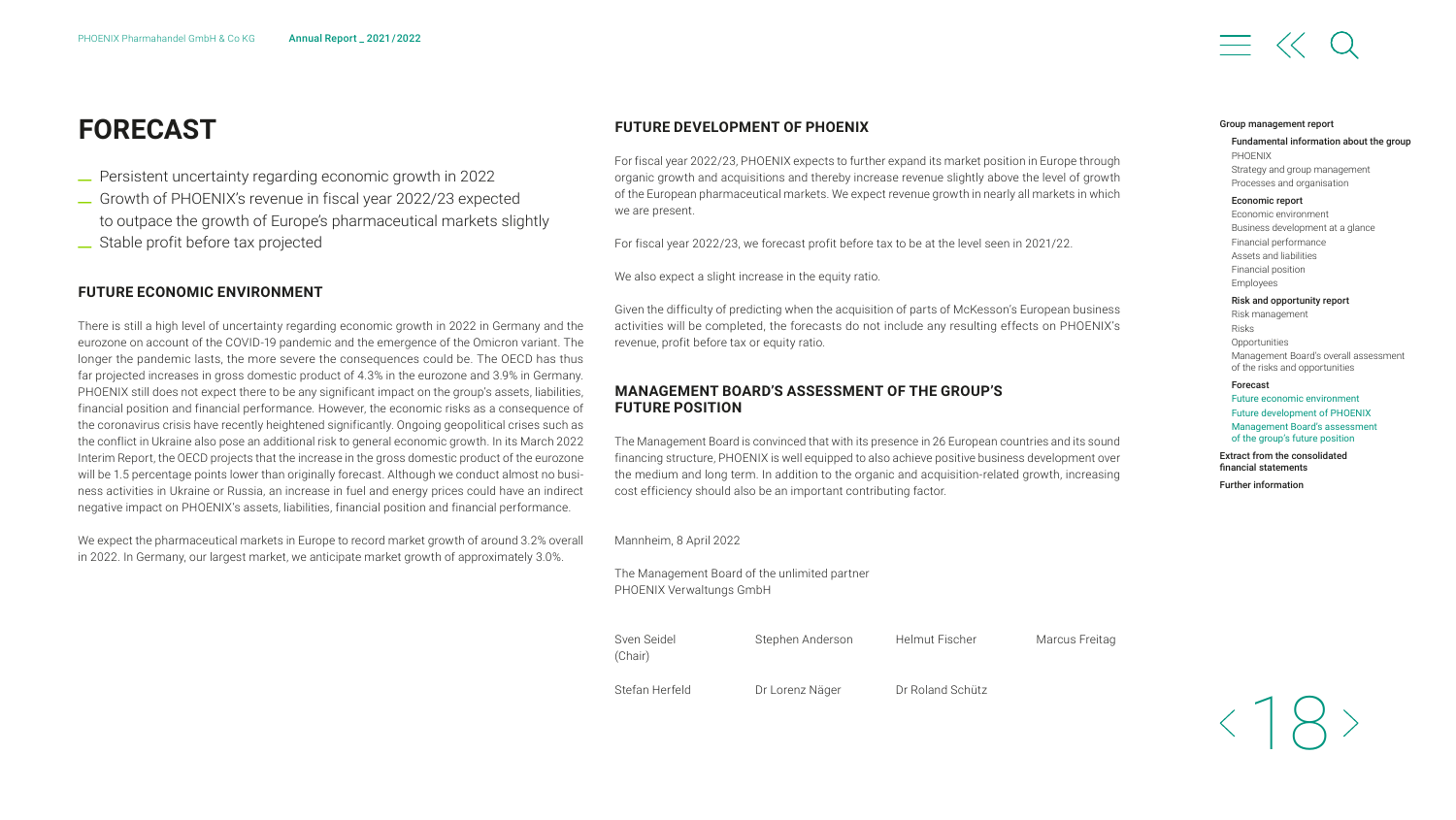# <span id="page-19-0"></span>CONSOLIDATED

# FINANCIAL STATEMENTS

**2021 / 2022**

# $\equiv$   $\ll$  Q

[Group management report](#page-2-0)

#### Extract from the consolidated financial statements

[Consolidated income statement](#page-20-0) Consolidated statement [of comprehensive income](#page-20-0) [Consolidated statement](#page-21-0)  of financial position [Consolidated statement of cash flows](#page-22-0) [Consolidated statement](#page-23-0)  of changes in equity [Further information](#page-24-0)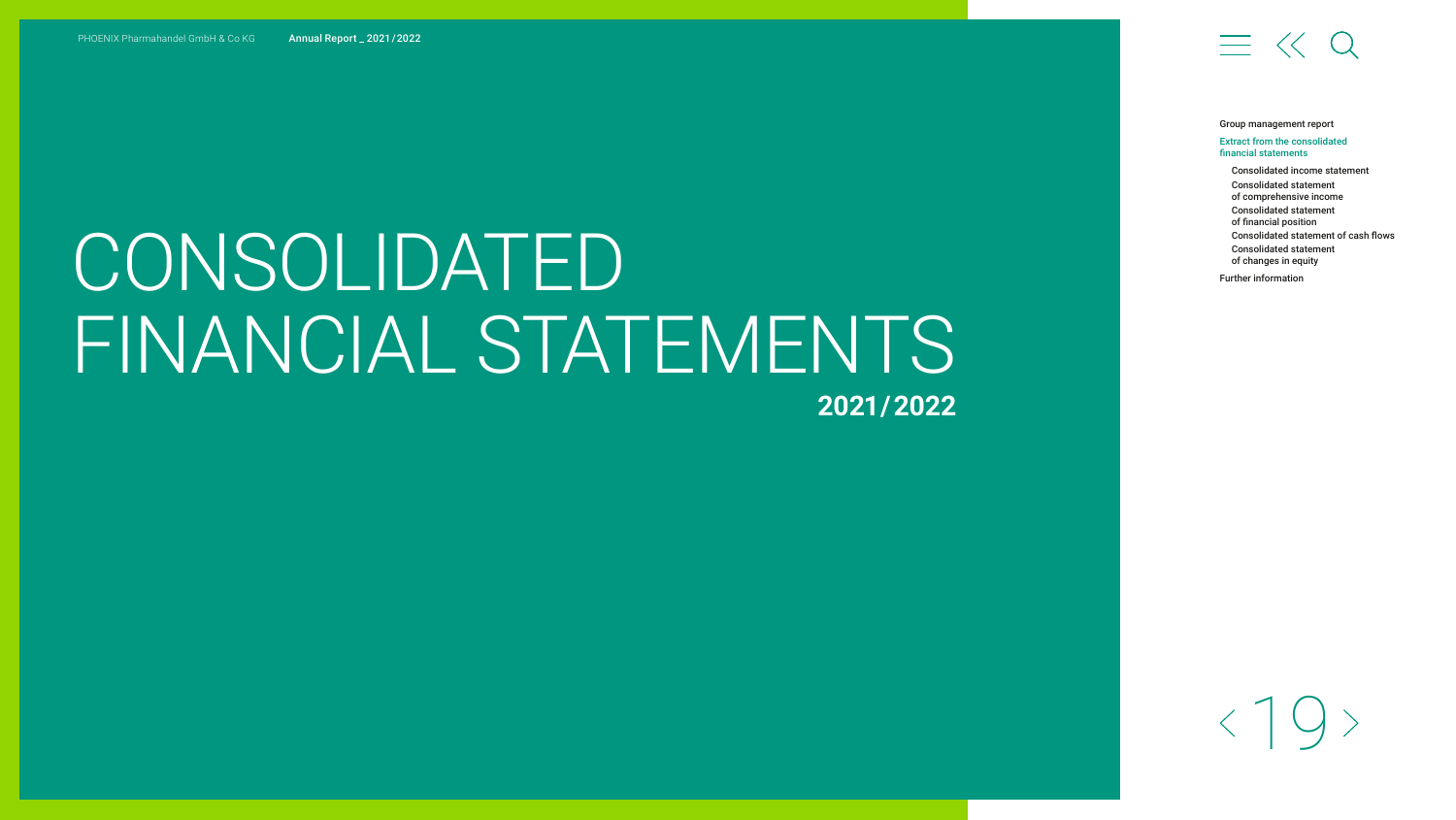## <span id="page-20-0"></span>**CONSOLIDATED INCOME STATEMENT**

for fiscal year 2021/22

| EUR k                                                                                  | <b>Note</b>    | FY 2020/21    | FY 2021/22    |
|----------------------------------------------------------------------------------------|----------------|---------------|---------------|
| <b>Revenue</b>                                                                         | 1              | 28,209,102    | 30,723,448    |
| Cost of purchased goods and services                                                   |                | $-25.190.256$ | $-27.493.329$ |
| <b>Gross profit</b>                                                                    |                | 3,018,846     | 3,230,119     |
| Other operating income                                                                 | $\overline{2}$ | 35,060        | 41,787        |
| Personnel expenses                                                                     | 3              | $-1.568.446$  | $-1.658.153$  |
| Other operating expenses                                                               | 4              | $-833,684$    | $-944,971$    |
| Results from associates and joint ventures                                             | 5, 12          | 1,293         | $-1,012$      |
| Result from other investments                                                          | 5              | 1,880         | 2,371         |
| Earnings before interest, taxes,<br>depreciation and amortisation (EBITDA)             |                | 654,949       | 670,141       |
| Amortisation of intangible assets and<br>depreciation of property, plant and equipment | 6              | $-285.901$    | $-290,716$    |
| Impairment of intangible assets and property, plant and equipment                      | 6              | $-22.361$     | $-21,777$     |
| Earnings before interest and taxes (EBIT)                                              |                | 346,687       | 357,648       |
| Interest income                                                                        |                | 14.787        | 18.946        |
| Interest expenses                                                                      |                | $-66.364$     | $-76.736$     |
| Other financial result                                                                 |                | 2.476         | 4.641         |
| <b>Financial result</b>                                                                | 7              | $-49,101$     | $-53,149$     |
| Profit before tax                                                                      |                | 297,586       | 304,499       |
| Income taxes                                                                           | 8              | $-71,688$     | $-86,230$     |
| <b>Profit after tax</b>                                                                |                | 225,898       | 218,269       |
| thereof attributable to non-controlling interests                                      |                | 33,934        | 34,612        |
| thereof attributable to the shareholders of the parent company                         |                | 191,964       | 183,657       |

# **CONSOLIDATED STATEMENT OF COMPREHENSIVE INCOME**

for fiscal year 2021/22

 $\frac{1}{\sqrt{2}}$ 

| EUR k                                                                     | FY 2020/21 | FY 2021/22 |  |
|---------------------------------------------------------------------------|------------|------------|--|
| <b>Profit after tax</b>                                                   | 225,898    | 218,269    |  |
| Items not reclassified to profit or loss                                  |            |            |  |
| Remeasurement of defined benefit plans                                    | $-49.638$  | $-18.162$  |  |
| Items that may be subsequently reclassified to profit or loss as a result |            |            |  |
| Currency translation differences                                          | $-35.836$  | 32.575     |  |
| Components of other comprehensive income, net of tax                      | $-85.474$  | 14,413     |  |
| Total comprehensive income                                                | 140,424    | 232,682    |  |
| thereof attributable to non-controlling interests                         | 33.438     | 34.624     |  |
| thereof attributable to equity holders of the parent company              | 106.986    | 198.058    |  |

#### [Group management report](#page-2-0)

喦

[Extract from the consolidated](#page-19-0)  financial statements

Consolidated income statement Consolidated statement of comprehensive income [Consolidated statement](#page-21-0)  of financial position [Consolidated statement of cash flows](#page-22-0) [Consolidated statement](#page-23-0)  of changes in equity [Further information](#page-24-0)



# $\equiv$   $\ll$  0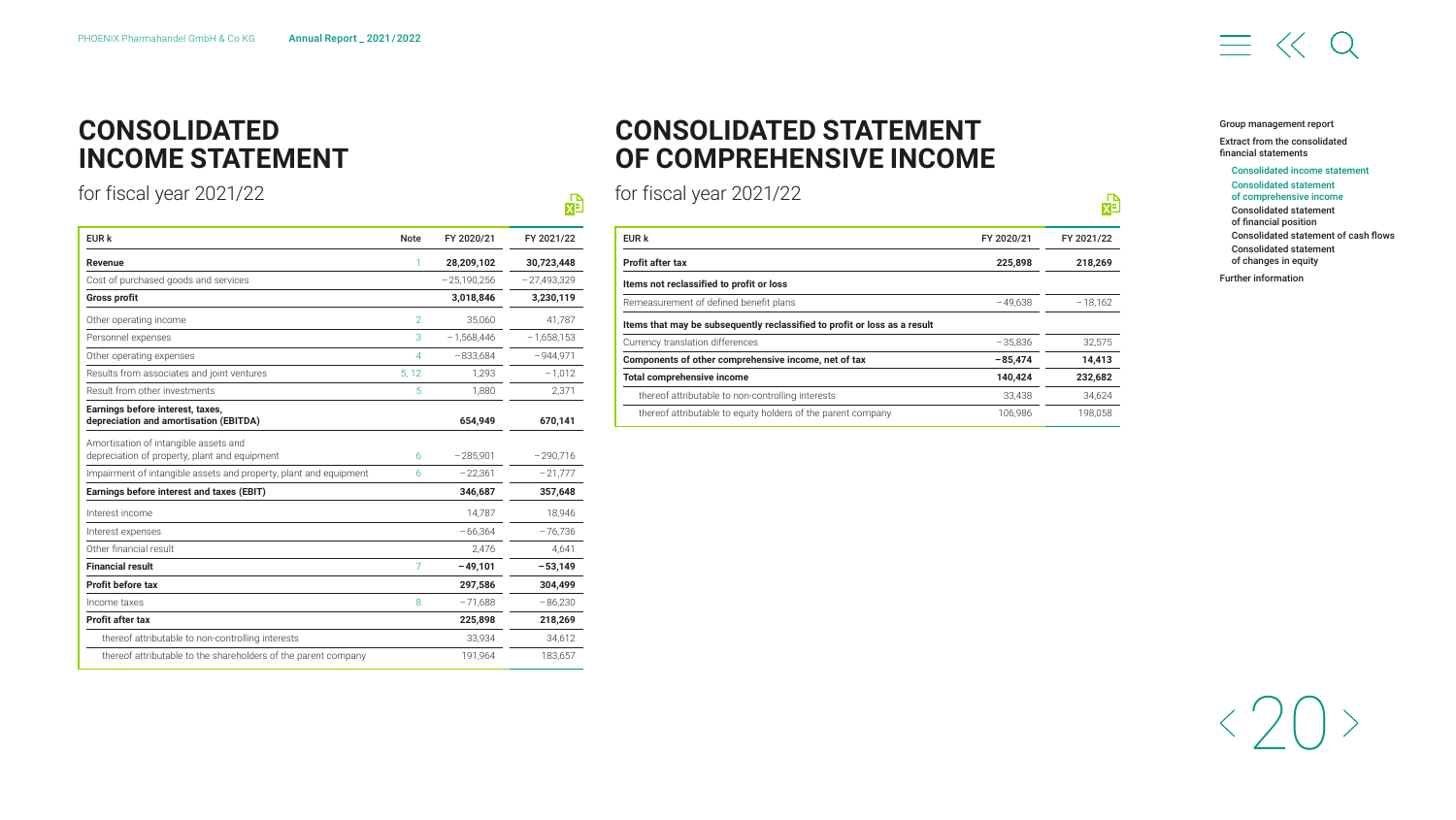# <span id="page-21-0"></span>**CONSOLIDATED STATEMENT OF FINANCIAL POSITION** as of 31 January 2022

#### **ASSETS**

| EUR k                                        | <b>Note</b> | 31 Jan 2021 | 31 Jan 2022 |
|----------------------------------------------|-------------|-------------|-------------|
| <b>Non-current assets</b>                    |             |             |             |
| Intangible assets                            | 9           | 1,832,680   | 1,876,485   |
| Property, plant and equipment                | 10          | 1,737,674   | 1,775,539   |
| Investment property                          | 10, 11      | 6,595       | 5,083       |
| Investments in associates and joint ventures | 12          | 6,114       | 17,724      |
| Trade receivables                            | 13          | 277         | 72          |
| Other financial assets                       | 13          | 107,997     | 96,481      |
| Deferred tax assets                          | 8           | 94,770      | 102,488     |
| Income tax receivables                       |             | 12          | 124         |
|                                              |             | 3,786,119   | 3,873,996   |
| <b>Current assets</b>                        |             |             |             |
| Inventories                                  | 14          | 2,747,563   | 2,696,791   |
| Trade receivables                            | 15          | 2,712,486   | 2,928,157   |
| Income tax receivables                       |             | 16,679      | 22,772      |
| Other financial assets                       | 15          | 116,995     | 97,458      |
| Other assets                                 | 16          | 137,693     | 165,956     |
| Cash and cash equivalents                    | 17          | 818,030     | 964,327     |
|                                              |             | 6,549,446   | 6,875,461   |
| Non-current assets held for sale             | 24          | 4,569       | 3,905       |
|                                              |             |             |             |
| <b>Total assets</b>                          |             | 10,340,134  | 10,753,362  |

| EUR k                                                         | <b>Note</b> | 31 Jan 2021 | 31 Jan 2022 |
|---------------------------------------------------------------|-------------|-------------|-------------|
| <b>Equity</b>                                                 |             |             |             |
| Unlimited and limited partners' capital                       | 18          | 851,000     | 851,000     |
| Reserves                                                      | 18          | 2,347,497   | 2,530,644   |
| Accumulated other comprehensive income                        | 18          | $-328,407$  | $-314,006$  |
| Equity attributable to the shareholders of the parent company |             | 2,870,090   | 3,067,638   |
| Non-controlling interests                                     | 12, 18      | 298,826     | 315,445     |
|                                                               |             | 3,168,916   | 3,383,083   |
| <b>Non-current liabilities</b>                                |             |             |             |
| <b>Financial liabilities</b>                                  | 21          | 1,317,147   | 1,575,412   |
| Trade payables                                                | 22          | 303         | 144         |
| Provisions for pensions and similar obligations               | 19          | 272,374     | 294,191     |
| Other non-current provisions                                  | 20          | 5,558       | 2,432       |
| Deferred tax liabilities                                      | 8           | 128,211     | 153,042     |
| Other non-current liabilities                                 |             | 1,463       | 1,115       |
|                                                               |             | 1,725,056   | 2,026,336   |
| <b>Current liabilities</b>                                    |             |             |             |
| <b>Financial liabilities</b>                                  | 21          | 891,239     | 740,171     |
| Trade payables                                                | 22          | 4,091,032   | 4,147,909   |
| Other provisions                                              | 20          | 43,829      | 36,968      |
| Income tax liabilities                                        |             | 35,299      | 53,426      |
| Other liabilities                                             | 23          | 384,763     | 365,176     |
|                                                               |             | 5,446,162   | 5,343,650   |
| Liabilities directly associated with assets held for sale     | 24          | 0           | 293         |
| <b>Total equity and liabilities</b>                           |             | 10,340,134  | 10,753,362  |

# $\equiv$   $\ll$

[Group management report](#page-2-0)

[Extract from the consolidated](#page-19-0)  financial statements

[Consolidated income statement](#page-20-0) Consolidated statement [of comprehensive income](#page-20-0) Consolidated statement of financial position [Consolidated statement of cash flows](#page-22-0) [Consolidated statement](#page-23-0)  of changes in equity

[Further information](#page-24-0)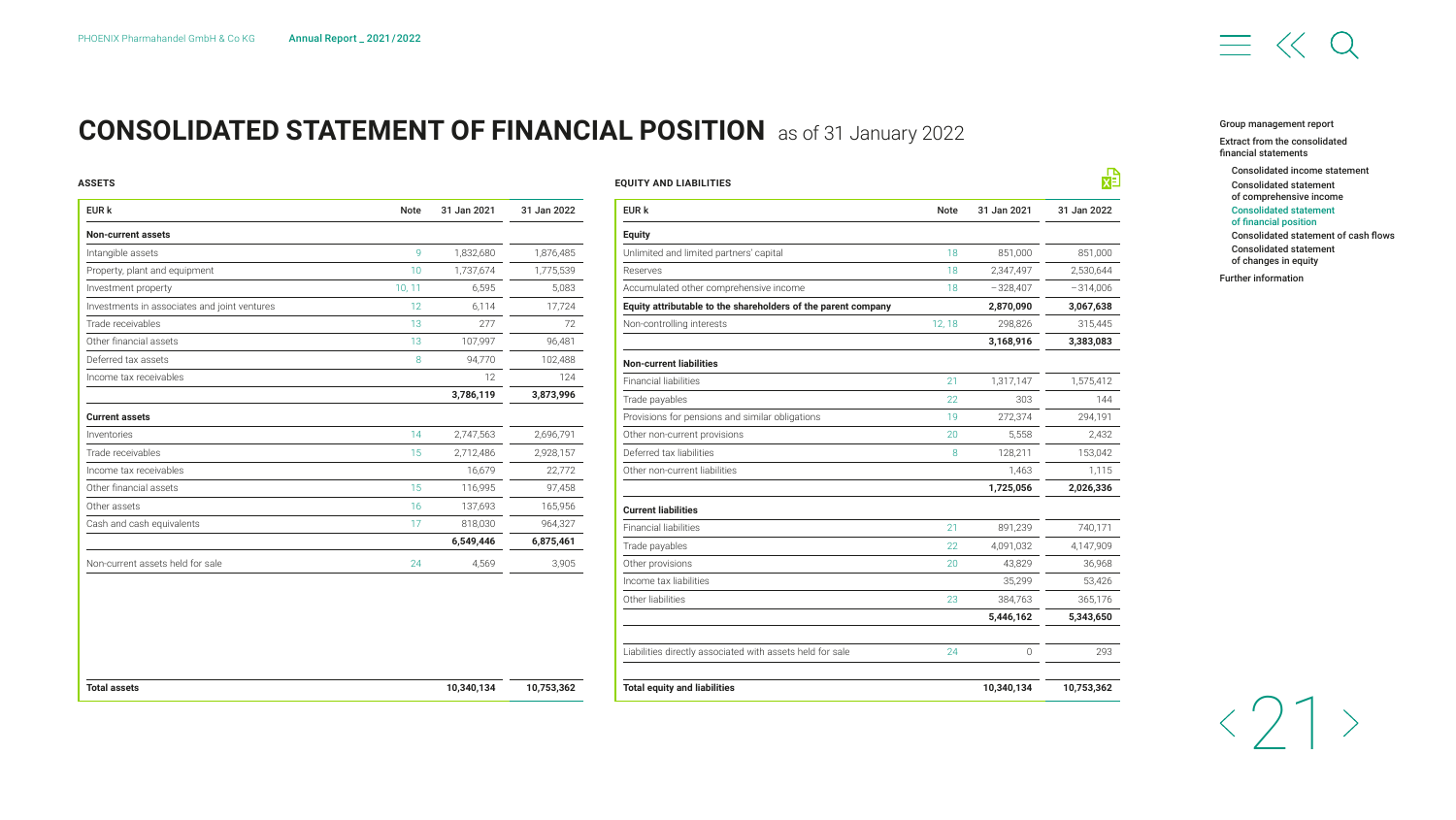# $\equiv$   $\ll$

# <span id="page-22-0"></span>**CONSOLIDATED STATEMENT OF CASH FLOWS** for fiscal year 2021/22

| EUR k                                                                                                                          | 31 Jan 2021 | 31 Jan 2022 |
|--------------------------------------------------------------------------------------------------------------------------------|-------------|-------------|
| Profit after tax                                                                                                               | 225,898     | 218,269     |
| Income taxes                                                                                                                   | 71,688      | 86,230      |
| Profit before income taxes                                                                                                     | 297,586     | 304,499     |
| Adjustments for:                                                                                                               |             |             |
| Interest expenses and interest income                                                                                          | 51,577      | 57,790      |
| Amortisation/depreciation/impairment/write-ups of intangible assets,<br>property, plant and equipment and investment property  | 308,262     | 312,493     |
| Result from associates and other investments                                                                                   | $-3,173$    | $-1,359$    |
| Net result from the disposal of assets related to investing activities                                                         | $-1,268$    | $-728$      |
| Other non-cash expense and income                                                                                              | 68,325      | 75.633      |
|                                                                                                                                | 721,309     | 748,328     |
| Interest paid                                                                                                                  | $-55,866$   | $-85,690$   |
| Interest received                                                                                                              | 13,150      | 9,850       |
| Income taxes paid                                                                                                              | $-65,058$   | $-55,766$   |
| Dividends received                                                                                                             | 2,058       | 2,548       |
| Cash flow before change in assets and liabilities                                                                              | 615,593     | 619,270     |
| Changes in assets and liabilities, net of effects of changes<br>in the scope of consolidation and other non-cash transactions: |             |             |
| Change in non-current provisions                                                                                               | $-34,503$   | $-42,479$   |
| Cash flow before change in operating assets and liabilities                                                                    | 581,090     | 576,791     |
| Change in inventories                                                                                                          | $-208,794$  | 62,767      |
| Change in trade receivables                                                                                                    | $-108,654$  | $-210,753$  |
| Change in trade payables                                                                                                       | 330,882     | 43,530      |
|                                                                                                                                | 13,434      | $-104,456$  |
| Change in other assets and liabilities                                                                                         |             |             |
| not related to investing or financing activities                                                                               | 30,628      | $-74,857$   |
| Change in operating assets and liabilities                                                                                     | 44,062      | $-179,313$  |
| Cash flow from operating activities                                                                                            | 625,152     | 397,478     |
| Acquisition of consolidated companies and business units,<br>net of cash acquired                                              | $-38,550$   | $-19,556$   |
| Capital expenditures for intangible assets,<br>property, plant and equipment, and investment property                          | $-187,788$  | $-180,216$  |
| Investment in other financial assets and non-current assets                                                                    | $-1,681$    | $-8,198$    |
| <b>Cash outflows for investments</b>                                                                                           | $-228,019$  | $-207,970$  |

| EUR k                                                                                             | 31 Jan 2021 | 31 Jan 2022 |
|---------------------------------------------------------------------------------------------------|-------------|-------------|
| Cash received from the sale of consolidated companies and business units,<br>net of cash disposed | 3.397       | 480         |
| Cash received from disposal of intangible assets,                                                 |             |             |
| property, plant and equipment, and investment property                                            | 18,420      | 23,227      |
| Proceeds from other financial assets and non-current assets                                       | 154.633     | 4.831       |
| Cash inflows from realised investments and divestments                                            | 176,450     | 28,538      |
| Cash flow from investing activities                                                               | $-51,569$   | $-179,432$  |
| Cash available for financing activities                                                           | 573,583     | 218,046     |
| Capital increase/repayment                                                                        | $-150,000$  | O           |
| Capital contribution from/repayment to non-controlling interests                                  | 290         | $\Omega$    |
| Acquisition of additional shares in already consolidated subsidiaries                             | $-725$      | -331        |
| Proceeds from disposal of interests in subsidiaries without loss of control                       | 152         | 14          |
| Dividends paid to non-controlling interests                                                       | $-16,971$   | $-19.361$   |
| Proceeds from bond issuance and bank loans                                                        | 633,135     | 143,652     |
| Repayment of bonds and bank loans                                                                 | $-412,471$  | $-382,684$  |
| Change in bank loans which have a maturity period of 3 months or less                             | 69,064      | 76,071      |
| Proceeds from the issue of loans from shareholders in the parent company                          | 20,700      | O           |
| Repayment of loans from shareholders in the parent company                                        | $-12,000$   | $-7.216$    |
| Proceeds from the issue of loans from related parties                                             | $\Omega$    | 100,197     |
| Repayment of loans from related parties                                                           | $\cap$      | $-212$      |
| Change in ABS/Factoring                                                                           | 27,074      | 149,786     |
| Change in finance lease                                                                           | $-141,049$  | $-134,846$  |
| Change in other financial liabilities                                                             | $-16,663$   | 981         |
| Cash flow from financing activities                                                               | 536         | $-73,949$   |
| Changes in cash and cash equivalents                                                              | 574,119     | 144,097     |
| Effect of exchange rate changes on cash and cash equivalents                                      | $-2.075$    | 2,477       |
| Cash and cash equivalents at the beginning of the period                                          | 245,986     | 818,030     |
| Cash and cash equivalents at the end of the period                                                | 818,030     | 964,604     |
| Less cash and cash equivalents included in assets held for sale                                   | $\Omega$    | $-277$      |
| Cash and cash equivalents presented in the balance sheet<br>at the end of the period              | 818,030     | 964,327     |

#### [Group management report](#page-2-0)

喦

[Extract from the consolidated](#page-19-0)  financial statements

[Consolidated income statement](#page-20-0) Consolidated statement [of comprehensive income](#page-20-0) [Consolidated statement](#page-21-0)  of financial position Consolidated statement of cash flows

[Consolidated statement](#page-23-0)  of changes in equity [Further information](#page-24-0)

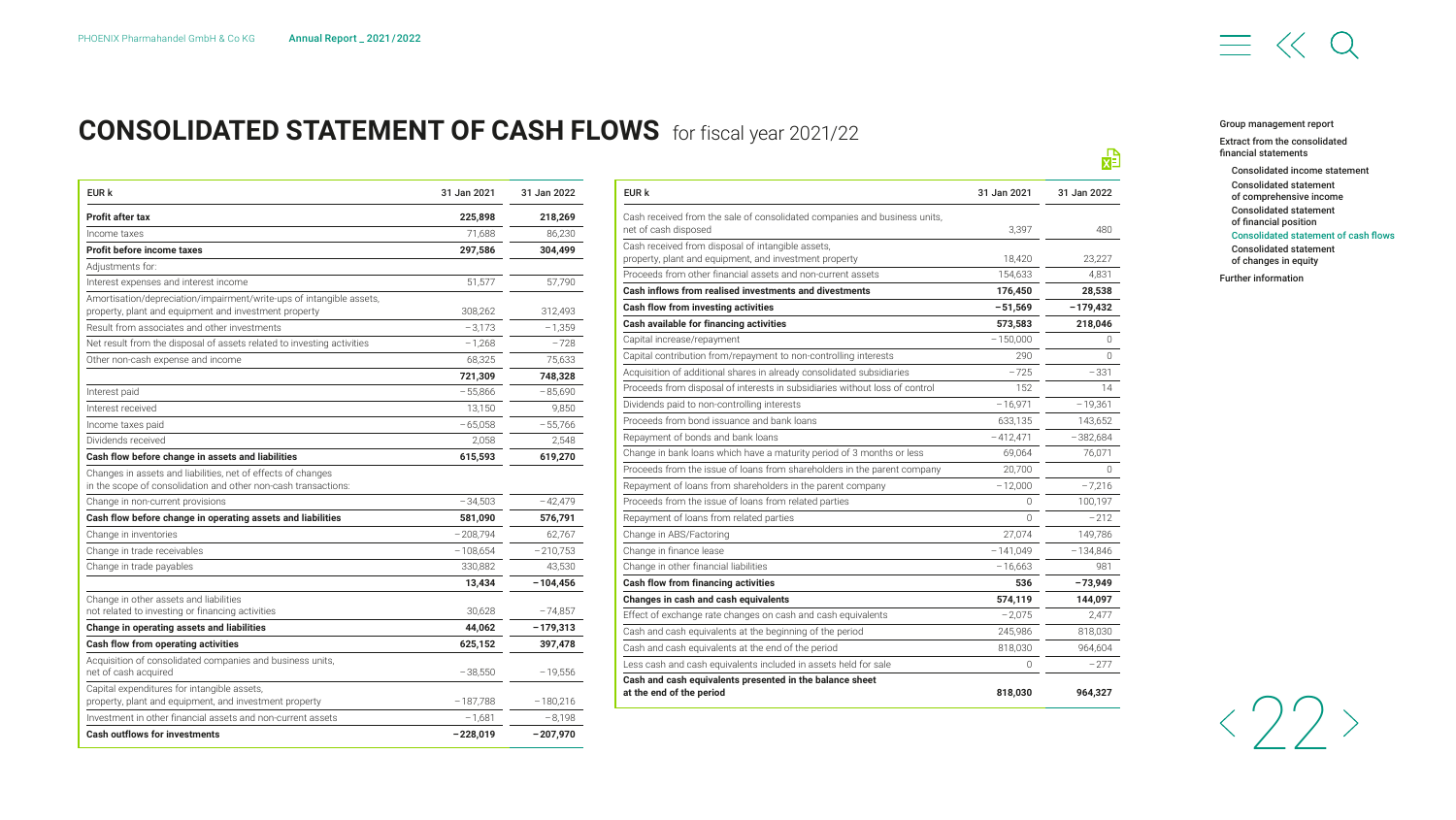# <span id="page-23-0"></span>**CONSOLIDATED STATEMENT OF CHANGES IN EQUITY**  for fiscal year 2021/22

| EUR k                                             | Unlimited<br>and limited<br>partners' capital | <b>Reserves</b> | Currency<br>translation<br>differences | Remeasurement<br>of defined<br>benefit plans | Equity attributable to<br>the shareholders of<br>the parent company | Non-controlling<br>interests | <b>Total equity</b> |
|---------------------------------------------------|-----------------------------------------------|-----------------|----------------------------------------|----------------------------------------------|---------------------------------------------------------------------|------------------------------|---------------------|
| 1 February 2020                                   | 1,000,000                                     | 2,126,012       | $-97,137$                              | $-146,292$                                   | 2,882,583                                                           | 282,836                      | 3,165,419           |
| Profit after tax                                  |                                               | 191,964         |                                        |                                              | 191.964                                                             | 33,934                       | 225,898             |
| Accumulated other comprehensive income            |                                               |                 | $-35,334$                              | $-49.644$                                    | $-84,978$                                                           | $-496$                       | $-85,474$           |
| Total comprehensive income after taxes            |                                               | 191,964         | $-35,334$                              | $-49,644$                                    | 106,986                                                             | 33,438                       | 140,424             |
| Capital increase/reduction                        | $-149,000$                                    | 19,274          |                                        |                                              | $-129,726$                                                          | $\circ$                      | $-129,726$          |
| Changes in basis of consolidation                 |                                               | $-544$          |                                        |                                              | $-544$                                                              | 497                          | $-47$               |
| Changes in the interest of consolidated companies |                                               | $-425$          |                                        |                                              | $-425$                                                              | $-33$                        | $-458$              |
| Dividends                                         |                                               |                 |                                        |                                              | $\mathbf{0}$                                                        | $-17,712$                    | $-17,712$           |
| Other transactions with owners                    |                                               | 10,555          |                                        |                                              | 10,555                                                              | $\mathbf{0}$                 | 10,555              |
| Other changes in equity                           |                                               | 661             |                                        |                                              | 661                                                                 | $-200$                       | 461                 |
| 31 January 2021                                   | 851,000                                       | 2,347,497       | $-132,471$                             | $-195,936$                                   | 2,870,090                                                           | 298,826                      | 3,168,916           |
| 1 February 2021                                   | 851,000                                       | 2,347,497       | $-132,471$                             | $-195,936$                                   | 2,870,090                                                           | 298,826                      | 3,168,916           |
| Profit after tax                                  |                                               | 183.657         |                                        |                                              | 183.657                                                             | 34,612                       | 218,269             |
| Accumulated other comprehensive income            |                                               |                 | 32,569                                 | $-18,168$                                    | 14,401                                                              | 12                           | 14,413              |
| Total comprehensive income, net of tax            |                                               | 183.657         | 32,569                                 | $-18,168$                                    | 198,058                                                             | 34,624                       | 232,682             |
| Changes in the interest of consolidated companies |                                               | $-818$          |                                        |                                              | $-818$                                                              | $-914$                       | $-1,732$            |
| Dividends                                         |                                               |                 |                                        |                                              | $\mathbf{0}$                                                        | $-17,602$                    | $-17,602$           |
| Other transactions with owners                    |                                               | $-537$          |                                        |                                              | $-537$                                                              | 0                            | $-537$              |
| Other changes in equity                           |                                               | 845             |                                        |                                              | 845                                                                 | 511                          | 1,356               |
| 31 January 2022                                   | 851,000                                       | 2,530,644       | $-99,902$                              | $-214,104$                                   | 3,067,638                                                           | 315,445                      | 3,383,083           |

#### [Group management report](#page-2-0)

喦

[Extract from the consolidated](#page-19-0)  financial statements

[Consolidated income statement](#page-20-0) Consolidated statement [of comprehensive income](#page-20-0) [Consolidated statement](#page-21-0)  of financial position [Consolidated statement of cash flows](#page-22-0) Consolidated statement of changes in equity

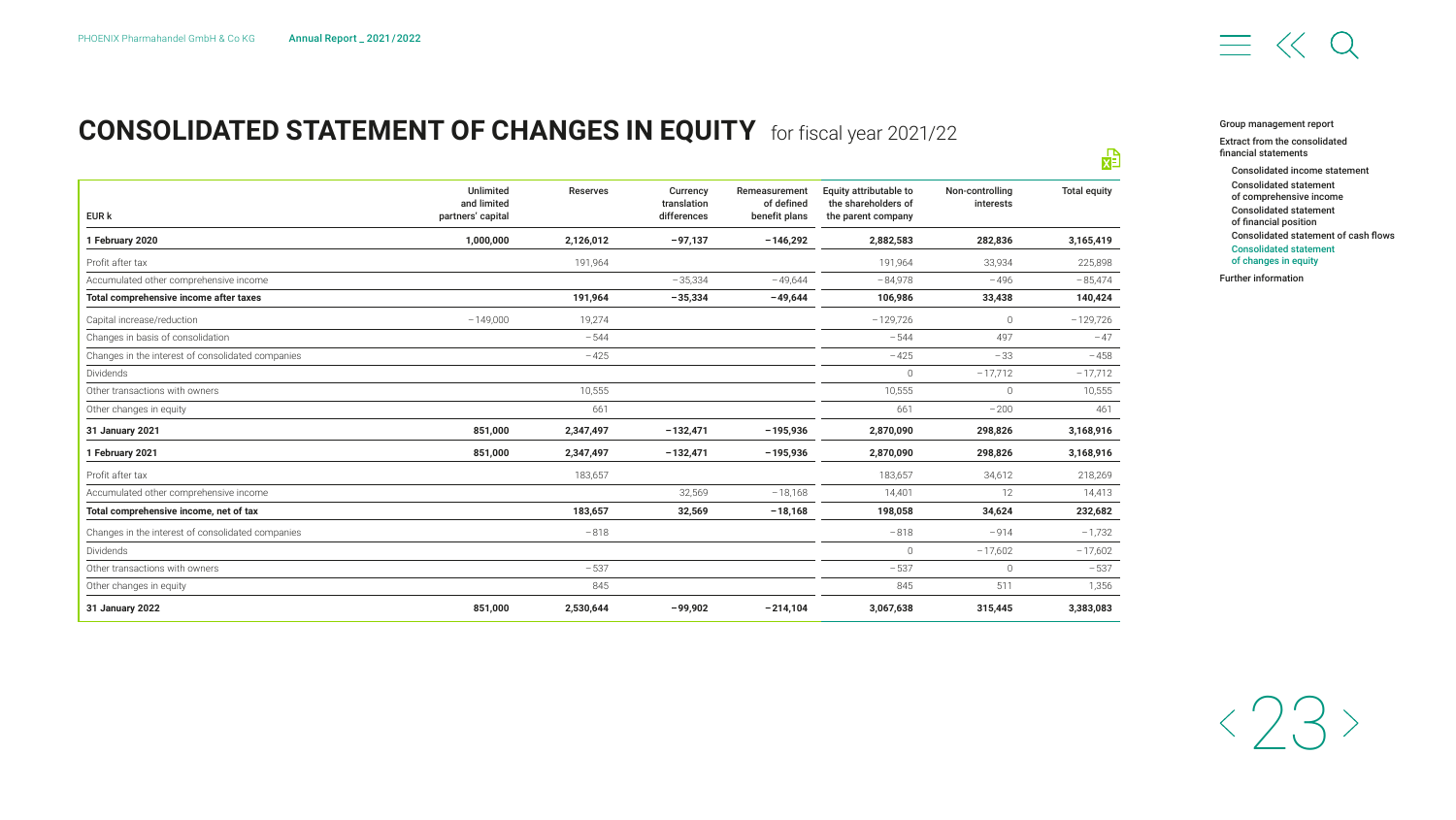## <span id="page-24-0"></span>**FINANCIAL CALENDAR 2022 IMPRINT**

Please consult our calendar for the most important announcement dates:

| 27 June      | Quarterly statement February to April 2022 |
|--------------|--------------------------------------------|
| 28 September | Half-year report February to July 2022     |

**21 December** Quarterly statement February to October 2022

**Publisher** Maren Holoda Director Corporate Communications Jacob-Nicolas Sprengel Senior Manager Corporate Communications

PHOENIX Pharma SE Corporate Communications Pfingstweidstrasse 10 –12 68199 Mannheim Germany Phone +49 (0)621 8505 8502 Fax +49 (0)621 8505 8501 [media@phoenixgroup.eu](mailto:media%40phoenixgroup.eu?subject=) [www.phoenixgroup.eu](http://www.phoenixgroup.eu)

#### **Investor Relations**

Karsten Loges Director Corporate Finance and Asset Management Phone +49 (0)621 8505 741 [k.loges@phoenixgroup.eu](mailto:k.loges%40phoenixgroup.eu?subject=)

#### **Concept, design and realisation**

Corporate Communications PHOENIX group HGB Hamburger Geschäftsberichte GmbH & Co. KG, Hamburg, Germany

© PHOENIX Pharma SE, Mannheim, Germany All rights reserved.

Translation of the German version. The German version is binding.

#### [Group management report](#page-2-0)

 $\equiv$   $\langle\langle$ 

[Extract from the consolidated](#page-19-0)  financial statements

Further information

Financial calendar 2022/Imprint